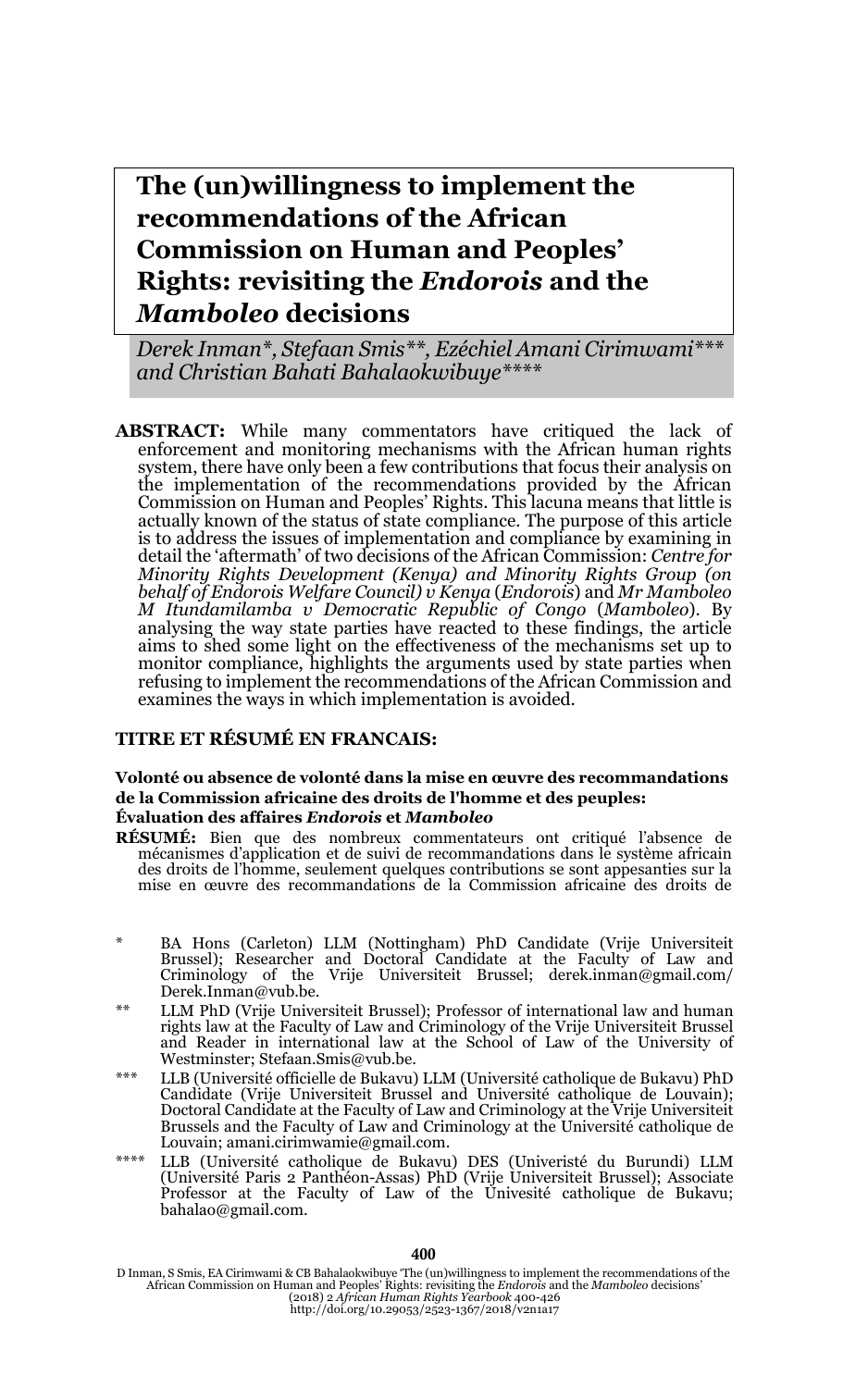l'homme et des peuples. Cette lacune signifie que l'on en sait peu sur le statut de conformité des États vis-à-vis desdites recommandations. Cet article vise à combler ce vide en examinant en détail les 'conséquences' de deux décisions de la Commission africaine: *Centre for Minority Rights Development (Kenya) et Minority Rights Group (au nom du Endorois Welfare Council) c. Kenya* (*Endorois*) et *Mamboleo M Itundamilamba c. la République démocratique du Congo (Mamboleo).* En analysant la<br>manière dont les États parties ont réagi aux recommandations de la Commission, cet<br>article fait une lumière sur l'efficacité des mécanismes des recommandations, présente les arguments invoqués par les États parties lorsqu'ils ont refusé de mettre en œuvre les recommandations de la Commission africaine et examine la manière dont les États évitent de mettre en œuvre les recommandations.

**KEY WORDS:** Implementation, compliance, African Commission on Human and Peoples' Rights, recommendations, Kenya, DRC

#### **CONTENT:**

| 2 |     |  |  |
|---|-----|--|--|
|   | 2.1 |  |  |
|   | 2.2 |  |  |
|   | 2.3 |  |  |
|   | 2.4 |  |  |
|   | 2.5 |  |  |
|   | 2.6 |  |  |
| 3 |     |  |  |
|   | 3.1 |  |  |
|   | 3.2 |  |  |
|   | 3.3 |  |  |
|   | 3.4 |  |  |
|   | 3.5 |  |  |
|   |     |  |  |

## **1 INTRODUCTION**

When the African Charter on Human and Peoples' Rights<sup>1</sup> (African Charter or Charter) entered into force in 1986 it was rightfully lauded for its innovative approach: designed to reflect the history, values, traditions, and development of Africa, the African Charter effectively combined African values with international norms by not only promoting internationally recognized individual rights, but also by proclaiming collective rights and individual duties. To ensure compliance, the African Commission on Human and Peoples' Rights (African Commission or Commission) was established with a broad mandate to promote, ensure, and interpret the rights that are guaranteed within the African Charter.<sup>2</sup> However, nowhere in the African Charter is it explicitly mentioned that the African Commission would have the power to fulfil its protective mandate by issuing legally binding findings, orders, or remedies. This was an issue of contention during the drafting and the drafters agreed that it was premature to establish an organ with that power.3 What resulted instead was a system that allowed the African Commission as a quasi-judicial organ to receive and consider communications alleging violations of a state

1 21 ILM 58, 21 October 1986.

<sup>2</sup> See art 54 African Charter.

<sup>3</sup> See F Viljoen *International human rights law in Africa* (2007) 420-421.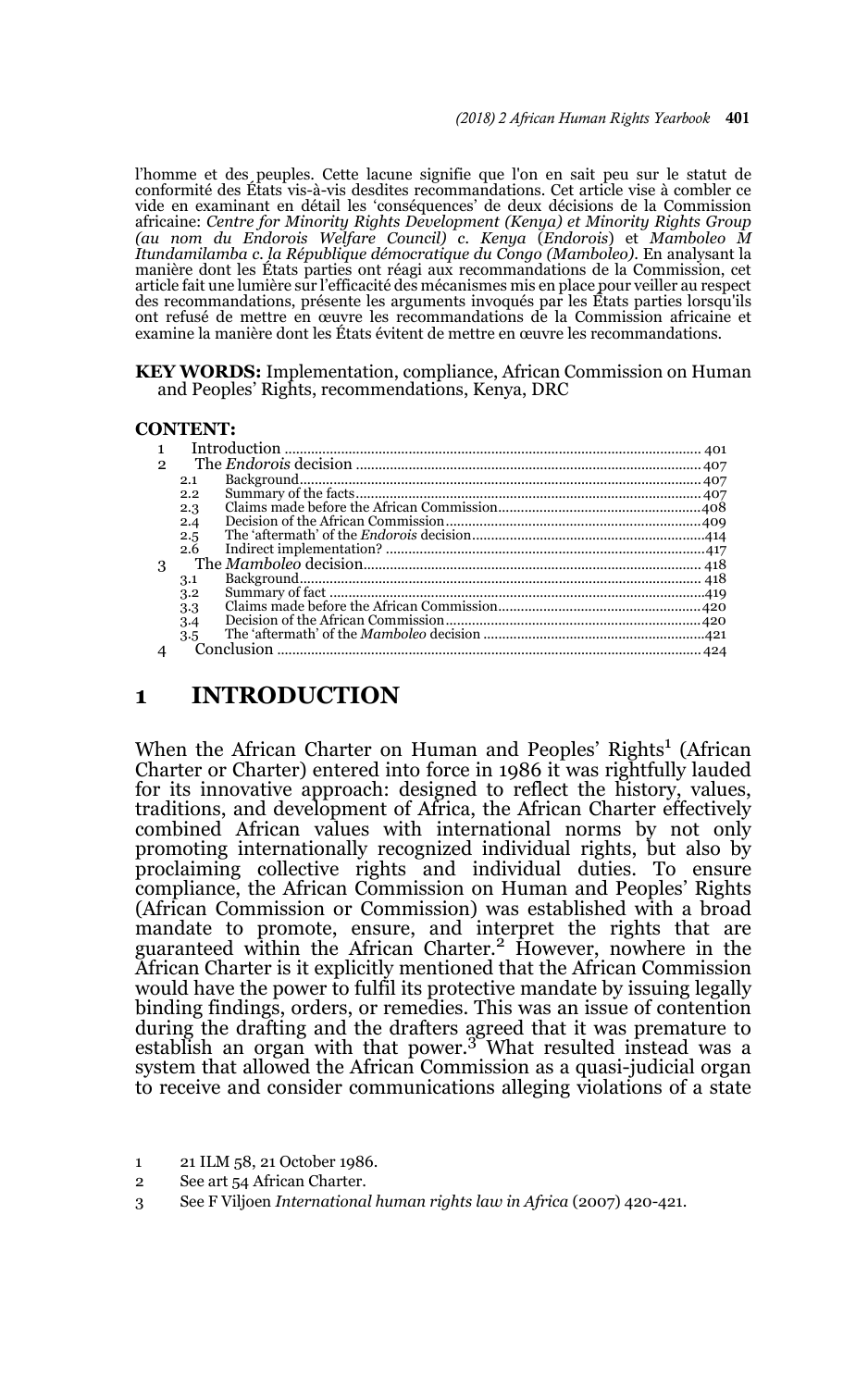party's Charter obligations and to pronounce decisions possibly accompanied by recommendations on how to remedy the violations.<sup>4</sup>

To understand the limits of the Commission's supervisory mandate requires first to enquire about the legal value of its findings.5 Simply stated, are these findings legally binding? Leaving aside the human rights courts whose judgments are binding *inter partes*, it has always been a controversial question what legal value to attribute to the findings of the supervisory bodies of human rights treaties, which, strictly speaking, offer recommendations.6 There is nevertheless a tendency to attribute a growing legal value to these findings, which is illustrated by the fact that national courts and tribunals have been increasingly invoking the findings of treaty bodies.7 The Spanish Supreme Court, for example, has recently even gone further, explicitly stating that the findings of UN human rights treaty bodies are legally binding.<sup>8</sup> In addition, the Spanish Supreme Court determined that to comply with treaty body decisions is a matter falling within the confines of the rule of law and therefore acting contrary to it would also violate the principles of legality and legal hierarchy recognized in article 9(3) of the Spanish Constitution.<sup>9</sup>

- 4 Art 58 of the African Charter only refers to the power of the African Commission to 'undertake an in-depth study of the cases [that reveal the existence of a series of serious or massive violations of human and peoples' rights] and make a factual report, accompanied by its findings and recommendations'. However, a progressive interpretation of the African Charter by the African Commission confirmed by its practice and its rules of procedure has resulted in the African Commission accepting communications from individuals, groups of individuals, or non-governmental organizations, speaking on behalf of persons alleging violations of the African Charter that do not necessarily fulfill the criteria of serious or massive violation of human rights by a state party.
- 5 In this contribution we use the word 'decisions' to refer to all pronouncements of the African Commission whereas 'findings' refer to the conclusion of the African Commission's view in an individual communication.
- 6 See M O'Flaherty 'The concluding observations of the United Nations human rights treaty bodies' (2006) 6 *Human Rights Law Review* 27.
- 7 See International Law Association Committee on International Human Rights Law and Practice 'Final Report on the Impact of the Work of the United Nations Human Rights Treaty Bodies on National Courts and Tribunal (Berlin 2004)' https://ila.vettore<br>Download.aspx?DbStorageId=1155&StorageFileGuid=69d4f406-fc35 -42cd-Download.aspx?DbStorageId=1155&StorageFileGuid=69d4f406-fc35 8eec-308c1b10b807 (accessed 15 August 2018).
- 8 In an appeal based on a decision of the UN Committee on the Elimination of Discrimination against Women that had found a violation of the Convention on the Elimination of Discrimination against Women (CEDAW) in an individual complaint brought forth by Ángela González the Spanish Supreme Court developed an interesting and progressive argument. The Spanish Supreme Court read art 24 of CEDAW, which requests state parties to "adopt all necessary measures at the national level aimed at achieving the full realization of the rights recognized" in CEDAW, and art 7(4) of the Optional Protocol to CEDAW, which obliges state parties to "give due consideration to the views of the Committee", in conjunction with Spanish Constitutional provisions, which adopts a monistic view on the relationship between international and national law (arts 96 and 10(2)), to conclude that the findings of the CEDAW Committee are binding in Spain. See Communication No. 47/2012, *González Carreño v Spain*, CEDAW (16 July 2014), UN Doc CEDAW/C/58/D/47/2012.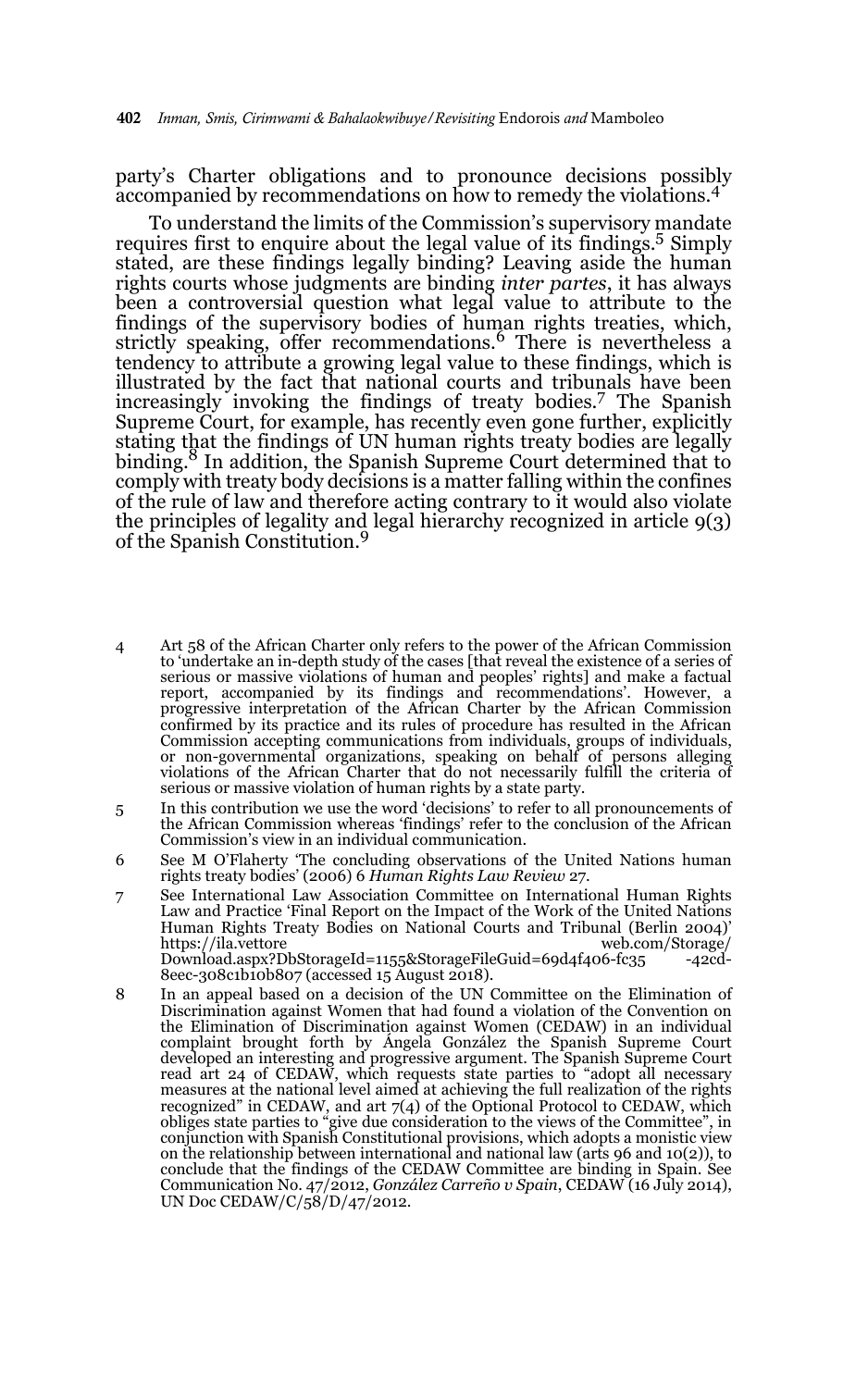A similar move towards attributing more legal weight to the findings of human rights supervisory bodies can also be seen in the African human rights system where the African Commission itself has developed the view that its findings have a binding character. The reasoning of the African Commission is based on a combination of the law of treaties, as codified in the 1969 Vienna Convention on the Law of Treaties, and article 1 of the African Charter. For the African Commission the principle of *pacta sunt servanda* expressed in article 26 of the Vienna Convention on the Law of Treaties holds that agreements are binding upon parties and must be interpreted in good faith. Accordingly, African states that have ratified the African Charter without reservations are bound by its provisions and particularly article 1, which refers to the basic obligation to 'recognise the rights, duties and freedoms enshrined in the Charter and shall undertake to adopt legislative or other measures to give effect to them'. However, while adopting legislation is essential it is not always sufficient. Therefore, when the African Commission, which is mandated to supervise the African Charter and to ensure its protection, is called upon to pronounce an alleged violation of the African Charter it effectively reveals the content of the African Charter and gives an authoritative interpretation. Consequently, its findings must be considered as possessing a legal value that is equal to that of the African Charter. In addition, abiding to its findings is equally an obligation of states, which falls under the 'other measures' referred to in article 1 of the Charter. As the African Commission concluded in *International PEN*. the African Commission concluded in *International Constitutional Rights Project, Civil Liberties Organisation and Interights (on behalf of Ken Saro-Wiwa Jnr) v Nigeria* the state in question, in ignoring a previous decision that had found the state party in violation of article  $7(1)(d)$  of the Charter, had violated article 1 of the Charter.10 The fact that reference was made to a previous decision clearly indicates that the Commission considers its decisions are binding. Ever since this case the Commission has followed this precedent with little resistance of states. There can be no doubt that the legal value of the African Commission's recommendations plays an important role in the effective implementation of its findings. If a decision is seen as legally binding, then compliance efforts would be positively affected.

As is the case with most of the UN human rights treaty bodies that inspired the drafters of the African Charter, the latter is vague or even silent on the implementation of decisions. However, the Rules of Procedure of the African Commission, which was adopted in 1988, revised in 1995, and replaced by new Rules of Procedure in 2010 to respond to the creation of the African Court on Human and Peoples' Rights (African Court or Court), clarify, to a certain extent, the issue. Rule 98(4) requests that states report to the African Commission on the

<sup>9</sup> Supreme Court of Spain, R. Casacion 1002/2017, Judgment 1263/2018 (17 July 2018). See https://www.womenslinkworldwide.org/files/3045/sentencia-angelatri bunal-supremo.pdf (accessed 1 August 2018).

<sup>10</sup> See *International PEN, Constitutional Rights Project, Civil Liberties Organisation and Interights (on behalf of Ken Saro-Wiwa Jnr) v Nigeria* (2000) AHRLR 243 (ACPHR 1999).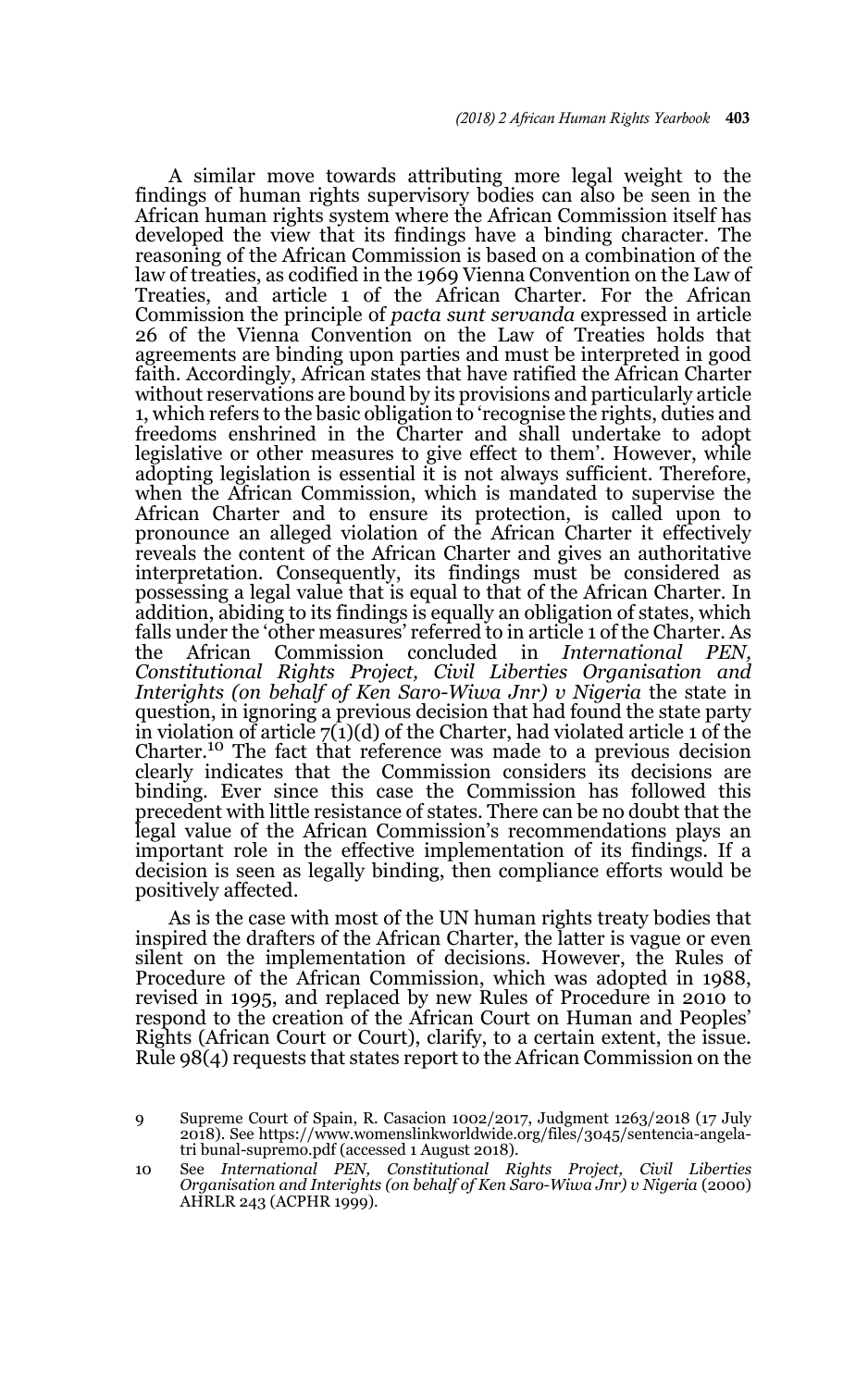measures taken to implement provisional measures. Rule 112 details the steps, timing and organs involved in the follow-up of the recommendations of the Commission.<sup>11</sup> If the state party has refrained to implement the African Commission's findings, or has not complied with the provisional measures requested within the timeframe defined in Rule 112, the Commission can seize the African Court.12 The Court will then address the case even if the state party has not recognized the competence of the Court to handle individual complaints. Finally, Rule 125 allows the African Commission to request the African Union Assembly of Heads of State and Government, when it submits its activity report, 'to take necessary measures to implement its decisions' and/or to 'bring all its recommendations to the attention of the Sub-Committee on the Implementation of the Decisions of the African Union of the Permanent Representatives Committee'.

#### 11 Rule 112 states as follows:

- 1. After the consideration of the Commission's Activity Report by the Assembly, the Secretary shall notify the parties within thirty  $(30)$  days that they may disseminate the decision.
- 2. In the event of a decision against a State Party, the parties shall inform the Commission in writing, within one hundred and eighty (180) days of being informed of the decision in accordance with paragraph one, of all measures, if any, taken or being taken by the State Party to implement the decision of the Commission.
- 3. Within ninety (90) days of receipt of the State's written response, the Commission may invite the State concerned to submit further information on the measures it has taken in response to its decision.
- 4. If no response is received from the State, the Commission may send a reminder to the State Party concerned to submit its information within ninety (90) days from the date of the reminder.
- 5. The Rapporteur for the Communication, or any other member of the Commission designated for this purpose, shall monitor the measures taken by the State Party to give effect to the Commission's recommendations on each Communication.
- 6. The Rapporteur may make such contacts and take such action as may be appropriate to fulfill his/her assignment including recommendations for further action by the Commission as may be necessary.
- 7. At each Ordinary Session, the Rapporteur shall present the report during the Public Session on the implementation of the Commission's recommendations.
- 8. The Commission shall draw the attention of the Sub-Committee of the Permanent Representatives Committee and the Executive Council on the Implementation of the Decisions of the African Union, to any situations of non-compliance with the Commission's decisions.
- 9. The Commission shall include information on any follow-up activities in its Activity Report.
- 12 Rule 118 provides as follows:

If the Commission has taken a decision with respect to a communication submitted under Articles 48, 49 or 55 of the Charter and considers that the State has not complied or is unwilling to comply with its recommendations in respect of the communication within the period stated in Rule 112(2), it may submit the communication to the Court pursuant to Article  $5(1)(a)$  of the Protocol and inform the parties accordingly.

If the Commission has made a request for Provisional Measures against a State Party in accordance with Rule 98, and considers that the State has not complied with the Provisional Measures requested, the Commission may pursuant to article 5(1)(a) of the Protocol, refer the communication to the Court and inform the Complainant and the State concerned.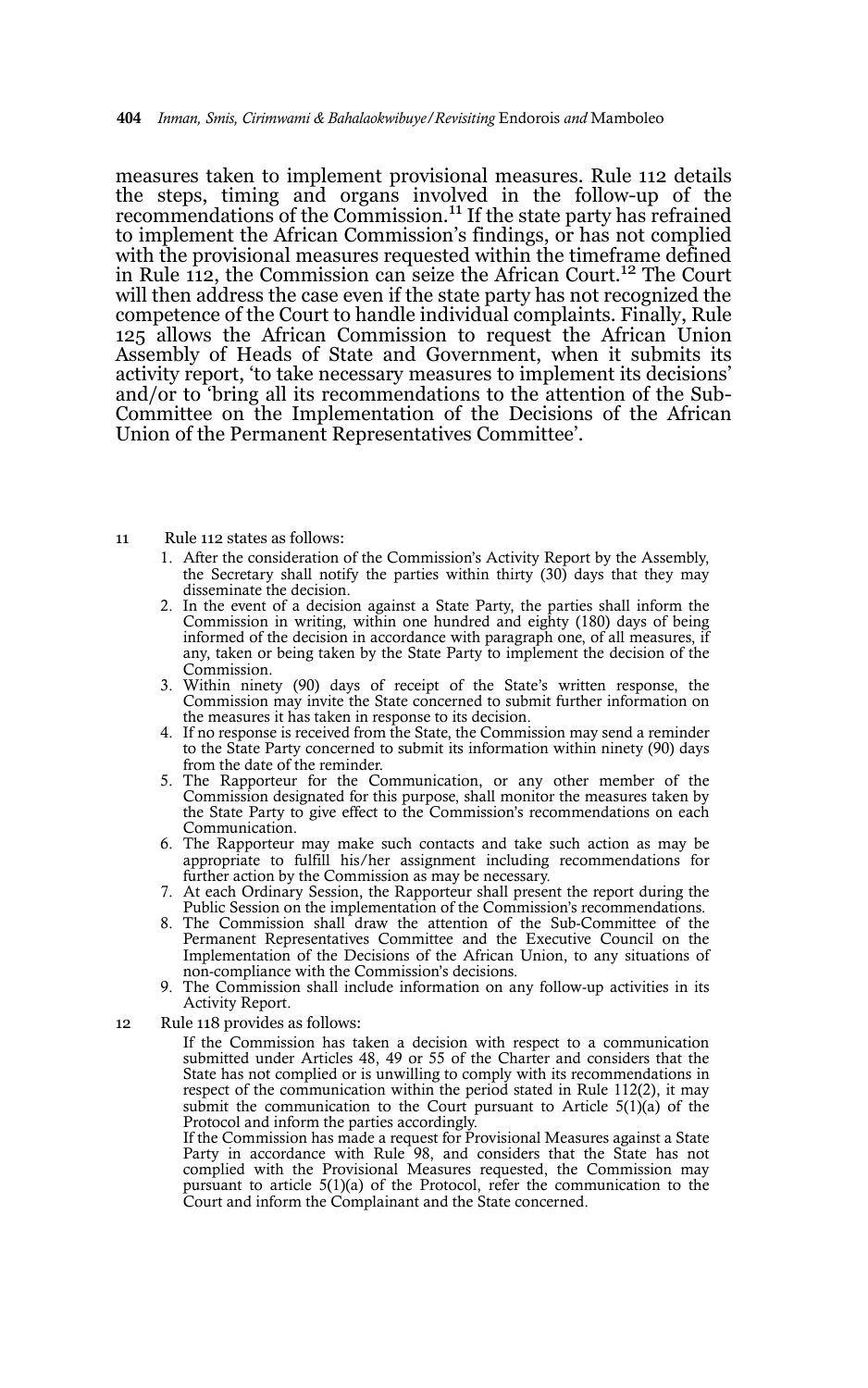Unfortunately, research focusing on compliance with decisions of African human rights supervisory bodies is still in its infancy. Ten years ago, Viljoen and Louw pioneered this research by launching a discussion on the possible reasons for (non-)compliance with the decisions of the African Commission. They first identified a handful of factors – legal as well as non-legal – that possibly influence compliance and statistically tested them on the basis of data gathered between 1999 and 2004. The hypothesis was that the way in which the Commission executes its mandate, by producing decisions that are convincing, that fulfil quality standards, and that abides by its role in the follow-up, would influence compliance. Other factors thought to affect compliance relate to: the nature of the case and the type of rights involved; the quality of the complainant and how strong they were involved in the follow-up; the system of government and political stability of the respondent state; the involvement of civil society actors; and, the international pressure exercised upon the state party to the dispute. The results of the study showed that non-legal factors, such as the state context and the involvement of NGOs, are crucial factors in positively influencing compliance.<sup>13</sup> Viljoen and Louw therefore concluded that a stable, open, free and democratic system of government is conducive to compliance. This conclusion is understandable as an undemocratic regime will by nature violate more human rights than a democratic one and will probably be more inclined to disregard human rights remedies at the national and international levels.

The other finding offered by Viljoen relates to the involvement of non-state actors, such as NGOs, in the submission and follow up of cases.14 This is more remarkable but at the same time also understandable knowing the role these national and international NGOs play in the African human rights system. In addition, Aylinla and Mukundi Wachira, in explaining the reasons for the poor implementation rate, also invoke a number of non-legal issues besides the ones referred to above, stating: 'the lack of political will on the part of state parties, a lack of good governance, outdated concepts of sovereignty, a lack of an institutionalized follow-up mechanism for ensuring the implementation of its recommendations, weak powers of investigation and enforcement and the non-binding character of the Commission's recommendations.'15 To that, in their study on the implementation of regional human rights decisions, the Open Society Foundation adds that cases 'that require states to respect the traditional civil and political rights of small numbers of individuals have a better chance of being implemented than cases involving larger groups.

<sup>13</sup> F Viljoen and L Louw 'State compliance with the recommendations of the African Commission on Human and Peoples' Rights, 1994-2004' (2007) 101 *American Journal of International Law* 32.

<sup>14</sup> F Viljoen 'The African human rights system and domestic enforcement' in Langford, M, Rodriguez-Garavito, C & Rossi, J (eds) *Social rights judgments and the politics of compliance* (2017) 360.

<sup>15</sup> A Ayinla and G Mukundi Wachira 'Twenty years of elusive enforcement of the recommendations of the African Commission on Human and Peoples' Rights: a possible remedy' (2006) 6 *African Human Rights Law Journal* 456.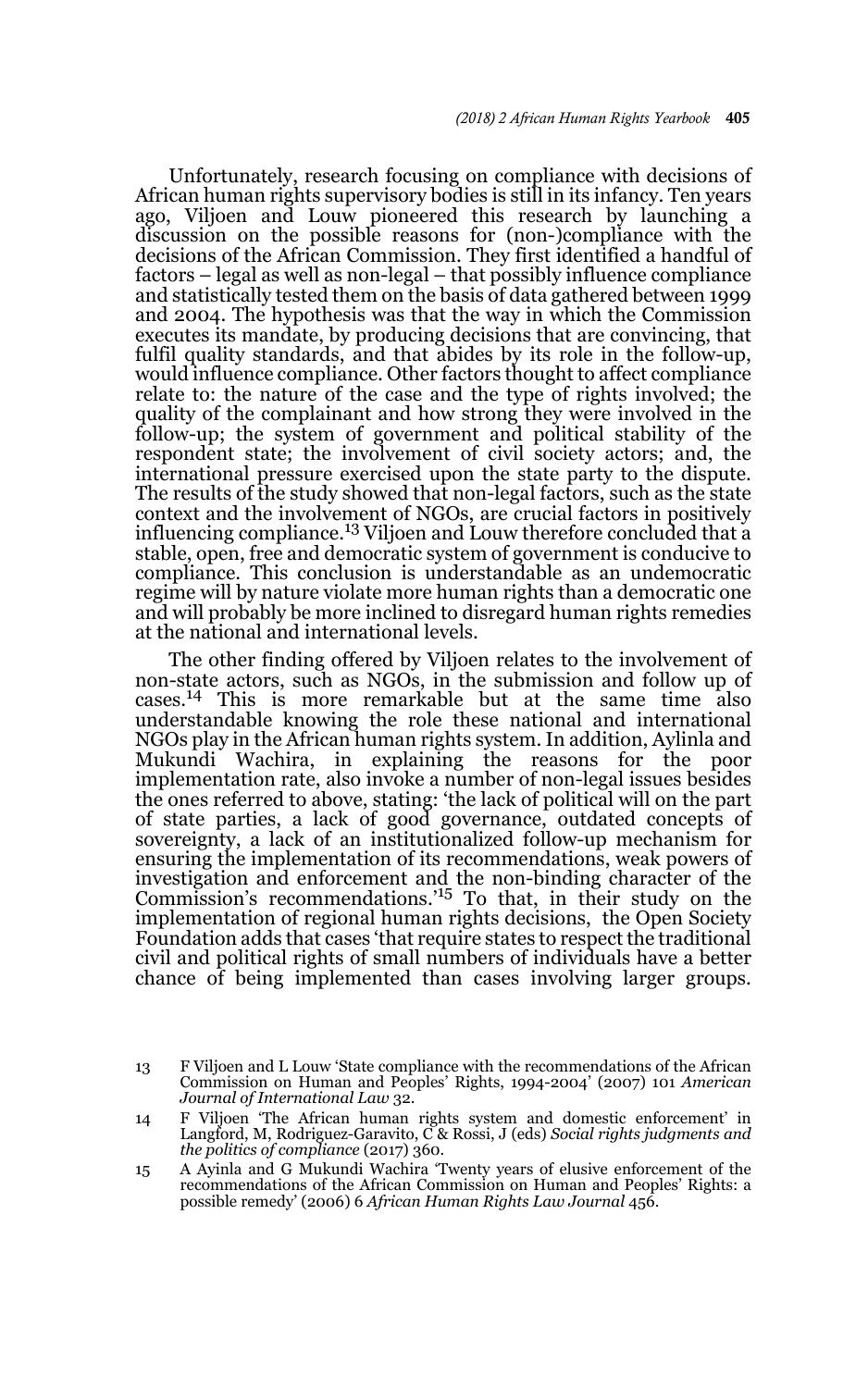Similarly, the complexity of the case itself and attendant complexity of the remedies ordered by the commission, also affect implementation'.<sup>16</sup>

Therefore a lack of clear understanding on why African states do or do not comply with the Commission's decisions does exist and much more research is needed to ascertain what issues influence compliance with the decisions of the African Commission. For example, if state parties do comply, what do the implementation efforts look like? Is it done willingly, expressly referencing the African Commission? Are there instances of partial compliance? On the other hand, if states do not comply, in what ways do they resist implementing the findings of the African Commission? Is it only a question of politics or does law equally play a role? All essential issues for judging the effectiveness of the system for it has little sense for a victim of human rights violations to hear that an international body has supported their claim to then face the reality that the situation remains unchanged.

While many commentators of the African human rights system have critiqued the enforcement mechanisms provided for by African Charter, and the lack of a Charter provision dedicated to monitoring state compliance with the pronouncements of the African Commission, there only a few contributions that focus their analysis on the aftermath of these decisions, as discussed above.17 This lacuna means that, despite the aforementioned critiques, little is actually known of the status of state compliance. The purpose of this article is to address this issue of implementation and compliance by examining in detail the 'aftermath' of two decisions of the African Commission: *Centre for Minority Rights Development (Kenya) and Minority Rights Group (on behalf of Endorois Welfare Council) v Kenya*18 (*Endorois*) and *Mr Mamboleo M Itundamilamba v Democratic Republic of the Congo*<sup>19</sup> (*Mamboleo*). By analysing the way state parties have reacted to these findings, the article aims to shed some light on the effectiveness of the mechanisms set up to monitor compliance and point to the arguments used by state parties when refusing to implement the findings of the African Commission. In the aforementioned cases, Kenya and the Democratic Republic of the Congo (DRC) have taken very different approaches towards the implementation of the findings and recommendations. This has resulted in their resistance manifesting itself differently and, as such, affecting the compliance of the Commission's decision. The uncertainty and confusion of the DRC

<sup>16</sup> Open Society Foundation, *From judgment to justice implementing international and regional human rights decisions* (2010) 100.

<sup>17</sup> See Viljoen and Louw (n 13) 1; F Viljoen and L Louw 'The status of the findings of the African Commission: from moral persuasion to legal obligation' (2004) 48 *Journal of African Law* 1; Ayinla & Mukundi Wachira (n 15) 465; R Murray, D Long, V Ayeni and A Somé 'Monitoring implementation of the decisions and judgments of the African Commission and Court on Human and Peoples' Rights' (2017) 1 *African Human Rights Yearbook* 150.

<sup>18</sup> *The Centre for Minority Rights Development and Minority Rights Group International (on behalf of the Endorois Welfare Council) v Kenya* (*Endorois* case) (2009) AHRLR 75 (ACHPR 2009).

<sup>19</sup> Communication 302/05 *Mr Mamboleo M Itundamilamba v Democratic Republic of Congo* (*Mamboleo* case) (23 April 2003).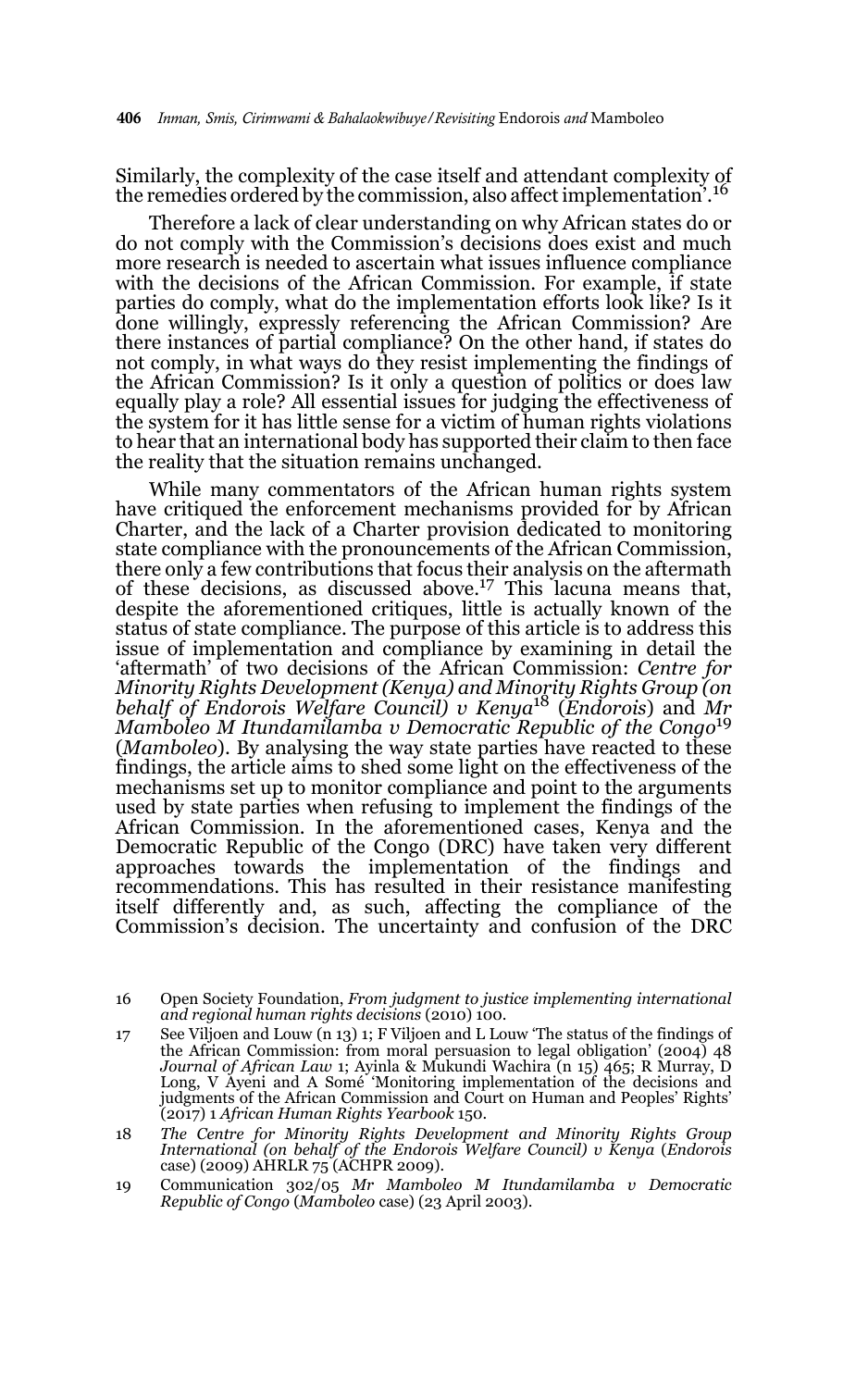towards the recommendations of the African Commission has been evidenced through arguments of government officials in judicial and administrative proceedings involving Mamboleo M Itundamilamba's quest for compensation. The government of Kenya, on the other hand, initially welcomed the findings of the African Commission, promising to begin implementation only to fail in taking any significant steps to do so. In this instance resistance has taken the form of non-participation or inaction. However, throughout the struggle for implementation, there have been a number of domestic legal reforms and whether or not these reforms reflect the content of the African Commission's recommendations is examined in this article through an analysis of the developments that followed the *Endorois* decision. The article concludes with an examination of the forces at work preventing effective implementation of African Commission recommendations.

# **2 THE** *ENDOROIS* **DECISION**

## **2.1 Background**

In November 2009, after a 40 year struggle for recognition and justice by the Endorois community, the African Commission issued a historical ruling, condemning the expulsion of the Endorois peoples from their traditional lands in order to create a wildlife reserve, and determining that the aforementioned eviction violated their human rights. The *Endorois* decision was not only a landmark ruling for indigenous peoples in Africa but worldwide. Sadly, the optimism of that moment has faded, as 9 years on many of recommendations made by the African Commission have failed to be implemented.

## **2.2** Summary of the facts<sup>20</sup>

The Endorois are a distinct Kalenjin speaking community, who, for centuries, have been the traditional inhabitants of the Lake Bogoria area within the Rift Valley province in Kenya. The community consists of approximately 400 families, or 60 000 people, who have traditionally practiced pastoralism. The Endorois' traditional way of life has consisted of allowing their animals to graze in the lowlands surrounding Lake Bogoria during the rainy season and retreating to the Mochongoi forest for the dry season. The green pastures around Lake Bogoria have been vital for the health of their livestock and the lake also remains an important site for religious and traditional practices of the Endorois community.

The Endorois community continued to hold, use, and enjoy this land until 1973 when, without prior consultation or consent, the land was declared a protected area by the Kenyan government. In 1986, the

<sup>20</sup> *Endorois* paras 3-21. See also C Morel 'Defending human rights in Africa: the case for minority and indigenous rights' (2004) 54-65.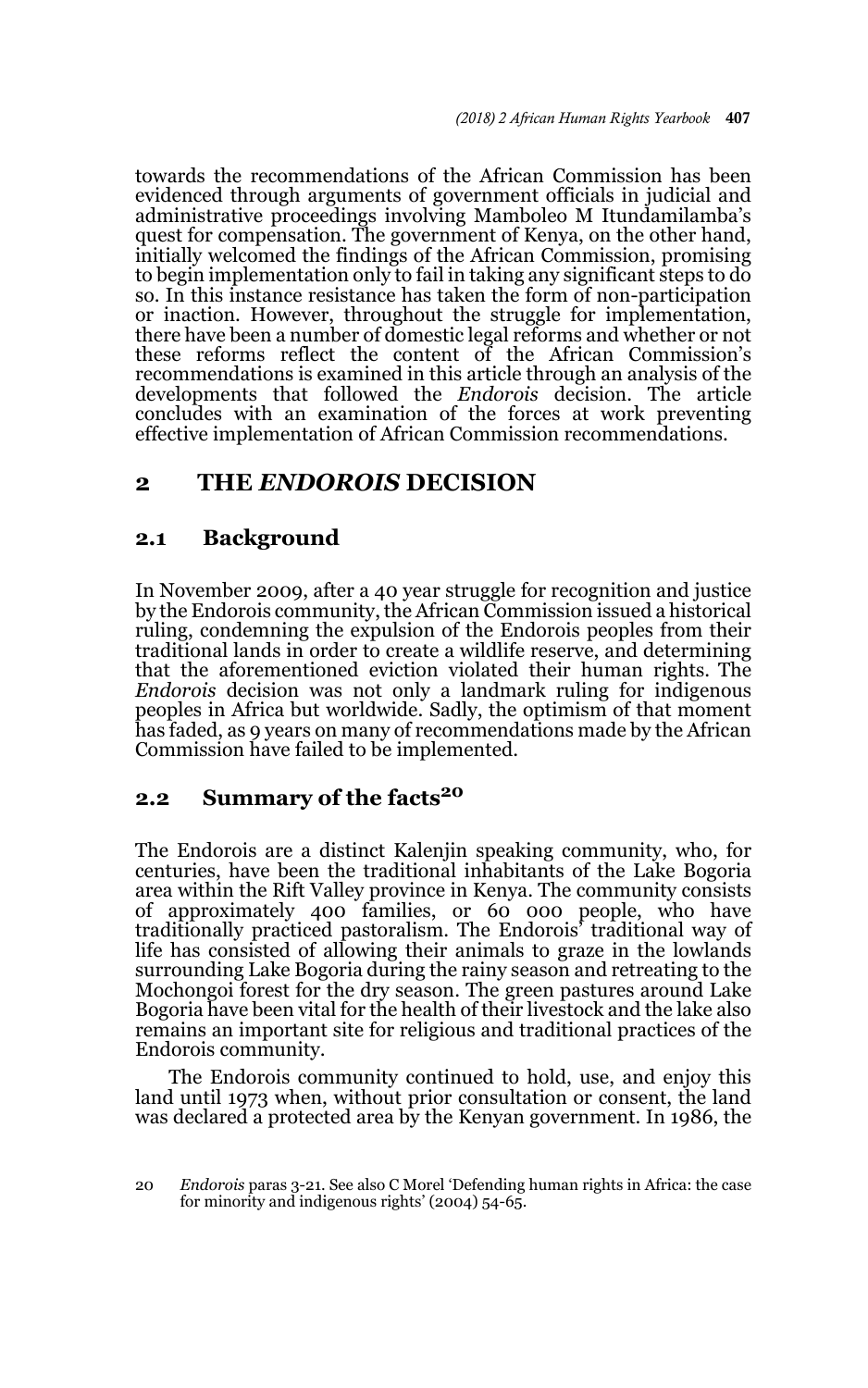Endorois community was evicted from the fertile lowlands surrounding Lake Bogoria and displaced to semi-arid land, resulting in the death of a number of their animals and causing them to fall into economic hardships previously unknown to them. Moreover, access to Lake Bogoria for religious and cultural purposes was restricted and even met with intimidation.

In an effort to regain access to their lands, the Endorois community pursued various avenues of recourse through the domestic legal system but ultimately failed. The Endorois community first launched their campaign by challenging the land and natural resource regime that was adopted, unchanged, from the British colonial powers.<sup>21</sup> Under the colonial system, land that was occupied by recognised ethnic groups was considered 'Native Land Areas' and, although controlled by the Native Lands Trust Board in London, was effectively governed under customary tenure.22 After independence, title to the 'Native Land Areas' was transferred to the local authorities where the County Councils were 'obliged to hold the land in trust for the use and benefit of the local communities'.23 Unfortunately, this form of land tenure system, in many instances, resulted in collusion between the central government and the local authorities to privatize or nationalize 'Native Land Areas' with complete disregard for the local communities.<sup>24</sup>

As this was the case for the Endorois community, they submitted a complaint to the Kenyan High Court, challenging the legality of the forced evictions and the constitutionality of the denial of access to their grazing lands and to their cultural and religious sites.<sup>25</sup> The Kenya High Court dismissed the Endorois claim and stated very clearly that it "could not address the issue of a community's collective right to property" nor did they believe that Kenyan law should afford "any special protection to a peoples' land based on historical occupation and cultural rights."<sup>26</sup>

## **2.3 Claims made before the African Commission**

After exhausting all domestic remedies, the Endorois community, with the assistance of two NGOs, the Centre for Minority Rights Development and Minority Rights Group International, filed an individual communication with the African Commission in 2003, claiming that Kenya violated their right to freedom of conscience,  $27$ their right to property,  $28$  their right to culture,  $29$  their right to free

- 21 Morel (as above) 61.
- 22 As above.
- 23 As above.
- 24 As above 62.
- 25 As above 62-63.
- 26 *Endorois* para 12.
- 27 African Charter (n 1) art 8.
- 28 As above, art 14.
- 29 As above, art 17.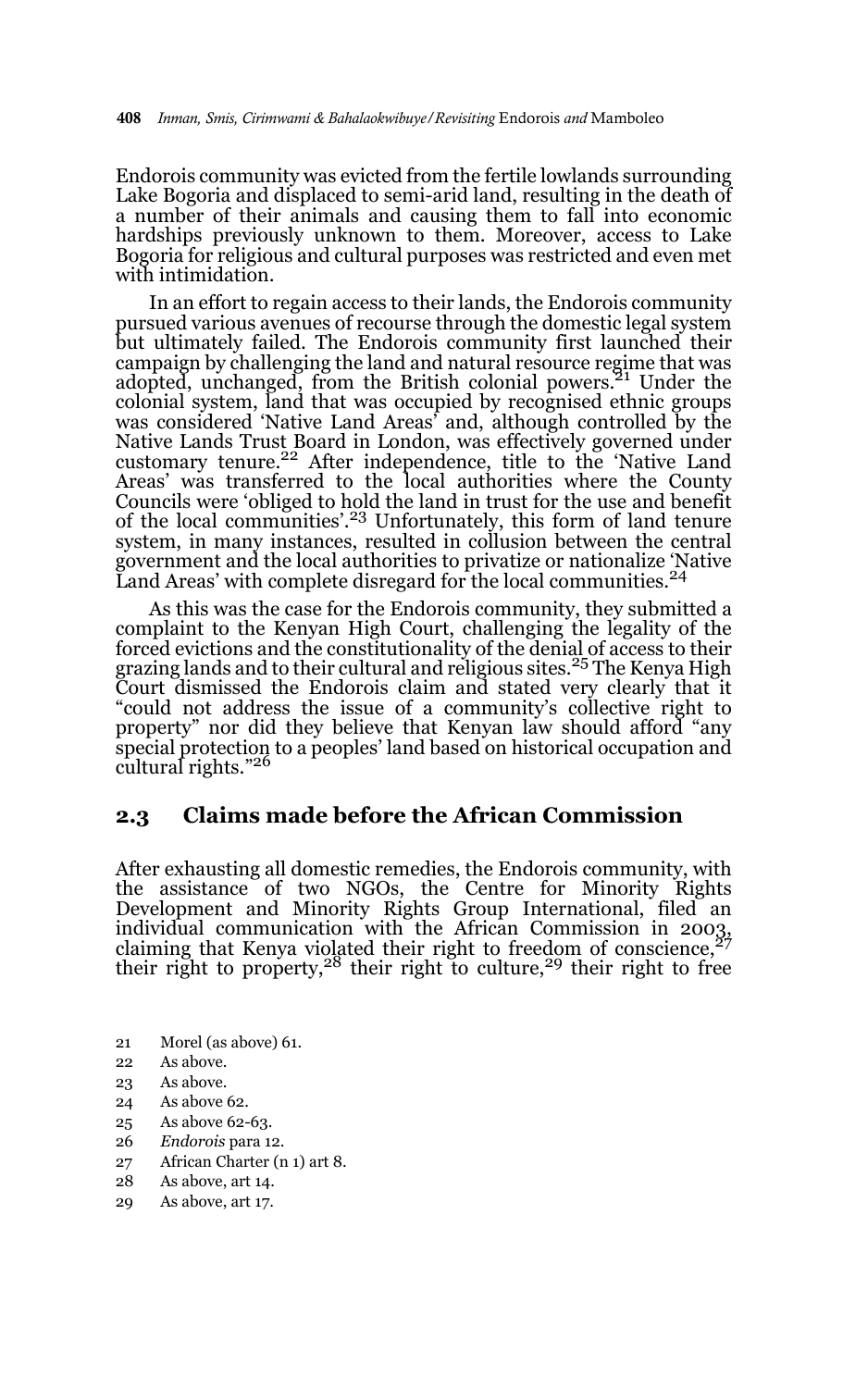disposition of wealth and natural resources,<sup>30</sup> and their right to economic, social, and cultural development.<sup>31</sup> The complainants sought restitution of their land, with legal title and clear demarcations, as well as compensation to the community for all the loss they had suffered through the loss of their property, their development, their natural resources, and freedom to practice their religion and culture.<sup>32</sup> Kenya, for its part, disputed that the Endorois were a distinct community, argued that the Endorois did not reside in their ancestral lands owing to movements due to a number of factors, claimed that the government instituted education and agricultural recovery programmes, and resettled and compensated the majority of the Endorois during the Mochongoi settlement scheme.<sup>33</sup>

## **2.4 Decision of the African Commission**

### **2.4.1 Article 8: Right to freedom of conscience**

The Endorois community alleged that by expelling them from their land and refusing them access to Lake Bogoria and other religious sites, Kenya violated their right to freely practice their religion. First, in order to determine if the Endorois' spiritual beliefs and ceremonial practices constituted a religion under international law, the African Commission looked to its own case law on the matter,34 but also to the Human Rights Committee (HRC). In General Comment 22, where the HRC provides an authoritative interpretation of article 1835 of the International Covenant on Civil and Political Rights (ICCPR), the HRC states: 'The terms "belief" and "religion" are to be broadly construed. Article 18 is not limited in its application to traditional religions or to religions and beliefs with institutional characteristics or practices<br>analogous to those of traditional religions'.<sup>36</sup> Consequently, the African

- 30 As above, art 21.
- 31 As above, art 22.
- 32 *Endorois* para 22
- 33 As above, paras 138-143
- 34 See *Free Legal Assistance Group and Others v Zaire* (2000) AHRLR 74 (ACHPR 1995).
- 35 International Covenant on Civil and Political Rights, 999 UNTS 171, adopted 16 December 1966, entered into force 23 March 1976, art 18:
	- 1. Everyone shall have the right to freedom of thought, conscience and religion. This right shall include freedom to have or to adopt a religion or belief of his choice, and freedom, either individually or in community with others and in public or private, to manifest his religion or belief in worship, observance,
	- practice and teaching. 2. No one shall be subject to coercion which would impair his freedom to have or to adopt a religion or belief of his choice.
	- 3. Freedom to manifest one's religion or beliefs may be subject only to such limitations as are prescribed by law and are necessary to protect public safety, order, health, or morals or the fundamental rights and freedoms of others.
	- 4. The States Parties to the present Covenant undertake to have respect for the liberty of parents and, when applicable, legal guardians to ensure the religious and moral education of their children in conformity with their own convictions.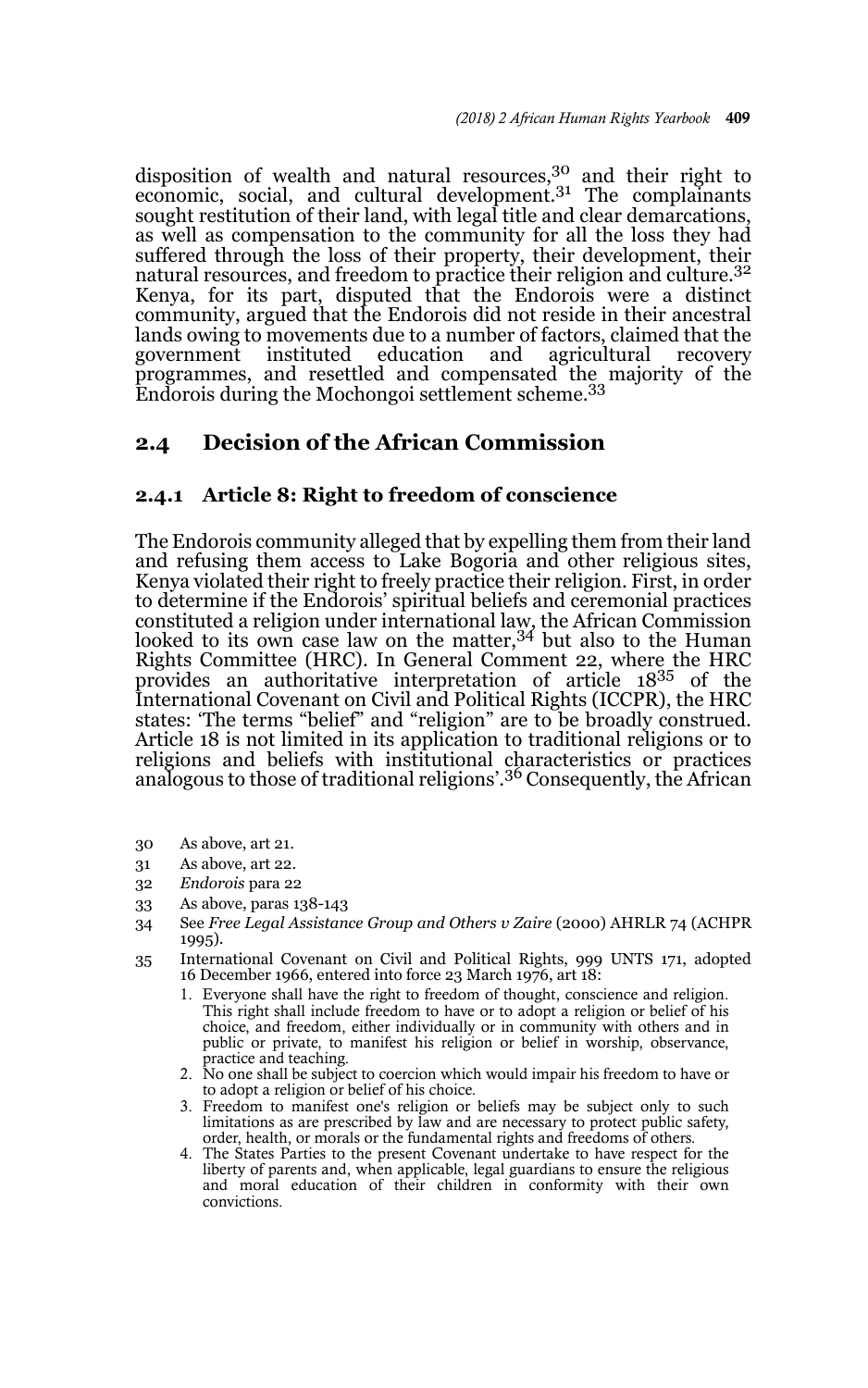Commission determined that the Endorois' spiritual beliefs and ceremonial practices constitute a religion under the African Charter and that the forced eviction from their ancestral grounds, which was not necessitated by any significant public security interest or as part of a lawful action for the pursuit of economic development or ecological protection, interfered with the Endorois' right to freely practice their religion, resulting in a violation of article 8.

#### **2.4.2 Article 14: Right to property**

Following this, the African Commission examined the claim that Kenya violated the property rights of the Endorois, as guaranteed in article 14 of the Charter. In determining this claim, the African Commission relied heavily on its own jurisprudence, most notably the *Ogoni* case, but also jurisprudence from the Inter-American Court on Human Rights (Inter-American Court) and the European Court of Human Rights (European Court). However, prior to delving into the more substantive questions of the alleged violation, the African Commission first attempted to determine what was a property right in accordance with African and international law and whether special measures were required to protect such rights.<sup>37</sup>

The Endorois claimed that property rights had an autonomous meaning under international human rights law, which superseded<br>national legal definitions.<sup>38</sup> The complainants explained that indigenous groups had a specific form of land tenure and that domestic legal systems had failed in acknowledging communal property rights, instead relying upon 'formal' title.<sup>39</sup> The African Commission appeared to be in agreement as they stated: '… the first step in the protection of traditional African communities is the acknowledgement that the rights, interests and benefits of such communities in their traditional lands constitute "property" under the Charter'.<sup>40</sup>

To support their conclusion, the African Commission made reference to the landmark case from the Inter-American Court, *The Mayagna (Sumo) Awas Tingni v Nicaragua* (*Awas Tingni* case).<sup>41</sup> This judgment adopted an evolutionary interpretation of the right to property as defined in article 21 of the American Convention on Human Rights (American Convention), $4^2$  in its meaning autonomous of domestic law, recognizing indigenous rights to communal property.<sup>43</sup> In its decision, the Inter-American Court acknowledged that indigenous rights to property derived from their traditional use and occupancy patterns and did not depend on state recognition.44 The

37 *Endorois* para 185.

39 As above, para 187

<sup>36</sup> General Comment 22: Article 18, UNHR Committee (30 July 1993), UN Doc HRI/ GEN/1/Rev.1 at 35 (1994), para 2.

<sup>38</sup> As above.

<sup>40</sup> As above.

<sup>41</sup> *Mayagna (Sumo) Awas Tingni Community v Nicaragua*, IACHR (31 August 2001) Ser C/ No 79 (*Awas Tingni* case).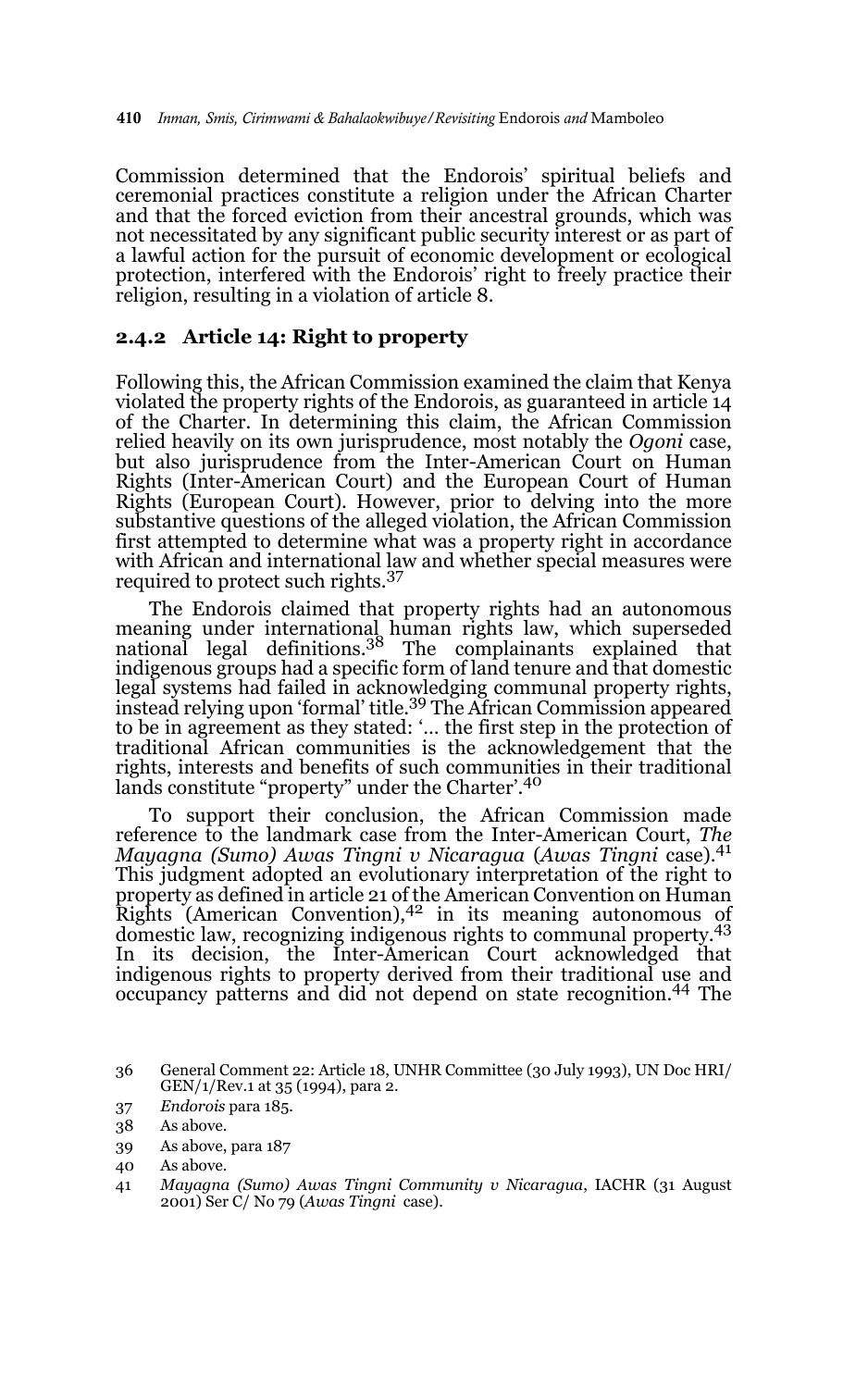African Commission echoed these sentiments and reinforced them by<br>citing articles 26<sup>45</sup> and 27<sup>46</sup> of the United Nations Declaration on the Rights of Indigenous Peoples, and two other Inter-American Court decisions: *Case of the Moiwana Community v Suriname*47 and *Yakye Axa Indigenous Community v Paraguay*. 48

By denying ownership of land to the Endorois, by expropriating their land, and by restricting their access, the African Commission decided that the property rights of the Endorois people had been encroached upon. While encroachment itself is not a violation of article 14 of the African Charter, the African Commission determined that, as the Endorois are an indigenous community, Kenya was required to go beyond conventional factors in considering whether any restriction amounted to a denial of the Endorois' traditions and customs in a way that endangered their very survival. In seeking to establish safeguards that would ensure indigenous peoples' survival if their lands are to be encroached upon for developmental purposes, the African Commission again turned to the Inter-American Court for inspiration, <sup>49</sup> highlighting three aspects: First, the state must ensure the right of indigenous communities to effective participation, in conformity with

- 42 American Convention on Human Rights, 144 UNTS 123, 22 November 1969, art 21:
	- 1. Everyone has the right to the use and enjoyment of his property. The law may subordinate such use and enjoyment to the interest of society.
	- 2. No one shall be deprived of his property except upon payment of just compensation, for reasons of public utility or social interest, and in the cases and according to the forms established by law.
	- Usury and any other form of exploitation of man by man shall be prohibited by law.
- 43 *Awas Tingni* (n 41) para 148.
- 44 As above, paras 82-84.
- 45 United Nations Declaration on the Rights of Indigenous Peoples, UN Doc A/61/ L.67, 12 September 2007, art 26:
	- 1. Indigenous peoples have the right to the lands, territories and resources which they have traditionally owned, occupied or otherwise used or acquired.
	- 2. Indigenous peoples have the right to own, use, develop and control the lands, territories and resources that they possess by reason of traditional ownership or other traditional occupation or use, as well as those which they have otherwise acquired.
	- 3. States shall give legal recognition and protection to these lands, territories and resources. Such recognition shall be conducted with due respect to the customs, traditions and land tenure systems of the indigenous peoples concerned.
- 46 As above*,* art 27:

States shall establish and implement, in conjunction with indigenous peoples concerned, a fair, independent, impartial, open and transparent process, giving due recognition to indigenous peoples' laws, traditions, customs and land tenure systems, to recognize and adjudicate the rights of indigenous peoples pertaining to their lands, territories and resources, including those which were traditionally owned or otherwise occupied or used. Indigenous peoples shall have the right to participate in this process.

- 47 *Case of the Moiwana Community v Suriname* IACHR (15 June 2005) Ser C/No 124.
- 48 *Yakye Axa indigenous community v Paraguay* IACHR (17 June 2005) Ser C/No 125.
- 49 *Saramaka People v Suriname* (28 November 2007) Ser C/No 172.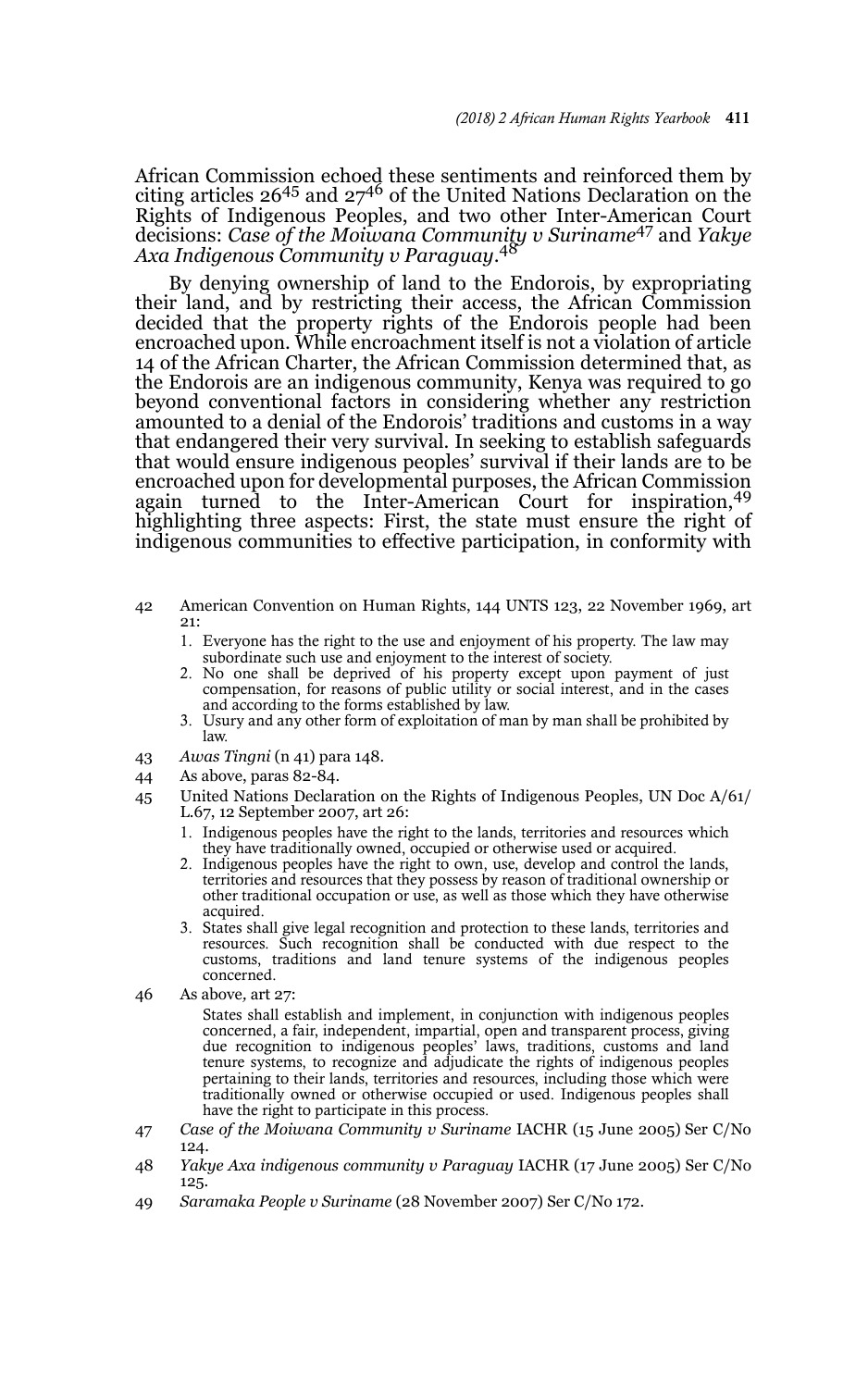their customs and tradition regarding development plans. Second, it must guarantee that the indigenous community share in the benefits of the development plan. Third, an environmental assessment must be performed. Only when those factors are respected can the state legitimately curtail indigenous peoples' right to property. The African Commission concluded that no elements of the three safeguards were met and this was tantamount to a violation of article 14 of the Charter.<sup>50</sup>

#### **2.4.3 Article 17: Right to culture**

Following the discussion on property, the African Commission looked into alleged violations of article 17, where the Endorois claimed that their group's cultural rights were denied as a result of their limited access to Lake Bogoria and by the damage caused by Kenya to their pastoralist way of life. In this instance, the African Commission determined that

Article 17 of the Charter is of a dual dimension in both its individual and collective nature, protecting, on the one hand, individuals' participation in the cultural life of their community and, on the other hand, obliging the state to promote and protect traditional values recognised by a community. It thus understands culture to mean that complex whole which includes a spiritual and physical association with one's ancestral land, knowledge, belief, art, law, morals, customs, and any other capabilities and habits acquired by humankind as a member of society - the sum total of the material and spiritual activities and products of a given social group that distinguish it from other similar groups.<sup>51</sup>

In reaching this conclusion, the African Commission drew inspiration from the HRC as is reflected in their interpretation of article  $27<sup>52</sup>$  of the ICCPR, which states:

With regard to the exercise of the cultural rights protected under article 27, the Committee observes that culture manifests itself in many forms, including a particular way of life associated with the use of land resources, especially in the case of indigenous peoples. That right may include such traditional activities as fishing or hunting and the right to live in reserves protected by law. The enjoyment of those rights may require positive legal measures of protection and measures to ensure the effective participation of members of minority communities in decisions which affect them.<sup>53</sup>

In reading these together, the African Commission noted that not only did Kenya have a high duty to protect the cultural rights of the Endorois people but that a burden is also placed on African states to preserve the cultural heritage essential to group identity. Due to Kenya's responsibility to protect Endorois culture, in planning the game reserve Kenya had the positive obligation to ensure community access, particularly since access posed no harm to the reserve itself or to Kenya's economic incentive to develop it.

- 50 *Endorois* para 228.
- 51 As above, para 241.
- 52 ICCPR (n 35), art 27:

In those States in which ethnic, religious or linguistic minorities exist, persons belonging to such minorities shall not be denied the right, in community with the other members of their group, to enjoy their own culture, to profess and practise their own religion, or to use their own language.

53 General Comment 23: The rights of minorities, UNHR Committee (8 April 1994), UN Doc CCPR/C/21?rev. 1/Add. 5, para 7.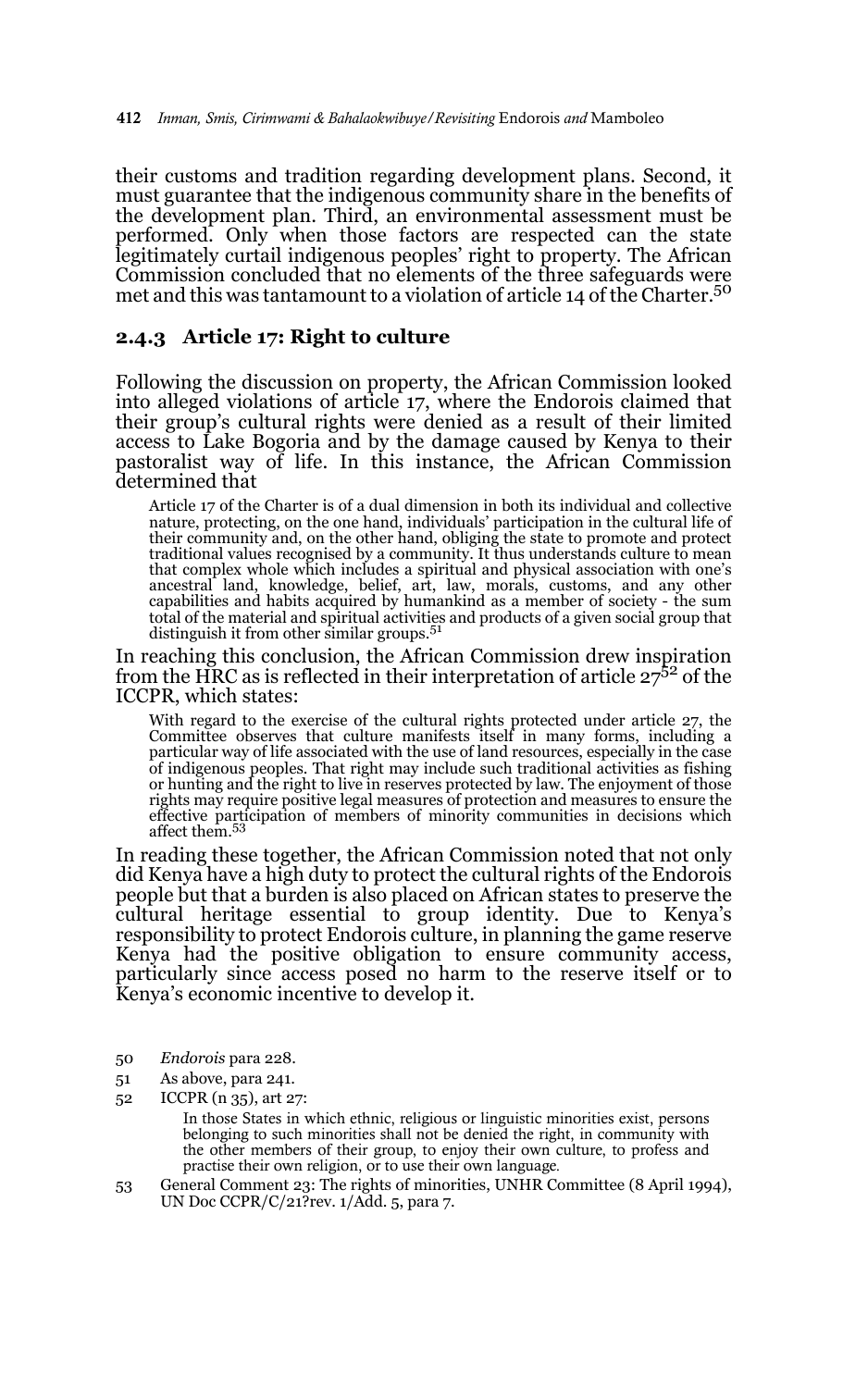## **2.4.4 Article 21: Right to free disposal of wealth and natural resources**

In determining if a violation of article 21 had taken place the African Commission again sought the views from the Inter-American Court through the *Saramaka* decision. In *Saramaka*, the Inter-American Court interpreted the property rights contained within the American Convention to mean that the state is precluded from interfering with the natural resources located on indigenous land without first consulting with the indigenous peoples and permitting them to benefit from the results of natural resource development.<sup>54</sup> The African Commission concurred with this interpretation and, as in *Saramaka*, concluded that Kenya could not institute resource development projects within Endorois territory if it affected the natural resources traditionally used by the indigenous community and which were necessary for the survival of the members of that community.<sup>55</sup>

### **2.4.5 Article 22: Right to economic, social and cultural development**

In determining if there was a violation of article 22, the African Commission stressed the connectedness of development with participation. To do this, the African Commission took note of the United Nations Declaration on the Right to Development,<sup>56</sup> which states that the right to development includes active, free, and meaningful participation in the development process. In *Saramaka*, the Inter-American Court noted that effective participation required the state to consult with said indigenous community ensuring that development plans within their territory were according to their traditions and customs.57 For the African Commission, participation also refers to benefit sharing. Again reference was made to the *Saramaka* decision, where the Inter-American Court stated that benefit sharing is not only vital to the right to development but, by extension, serves as an indicator that states are complying with the communal property of indigenous peoples.58 Finally, the African Commission noted that the goal of development should be empowerment and this was not the case for the Endorois community.<sup>59</sup>

Declaring that the Government of Kenya was in violation of articles 8, 14, 17, 21 and 22 of the African Charter the African Commission recommended that the respondent state, Kenya:

55 *Endorois* paras 260-266.

<sup>54</sup> J Murphy 'Extending indigenous rights by way of the Africa Charter' (2012) 24 *Pace International Law Review* 185.

<sup>56</sup> United Nations Declaration on the Right to Development, UN Doc A/RES/41/128, 4 December 1986.

<sup>57</sup> *Endorois* para 289.

<sup>58</sup> As above, para 294.

<sup>59</sup> As above, para 283.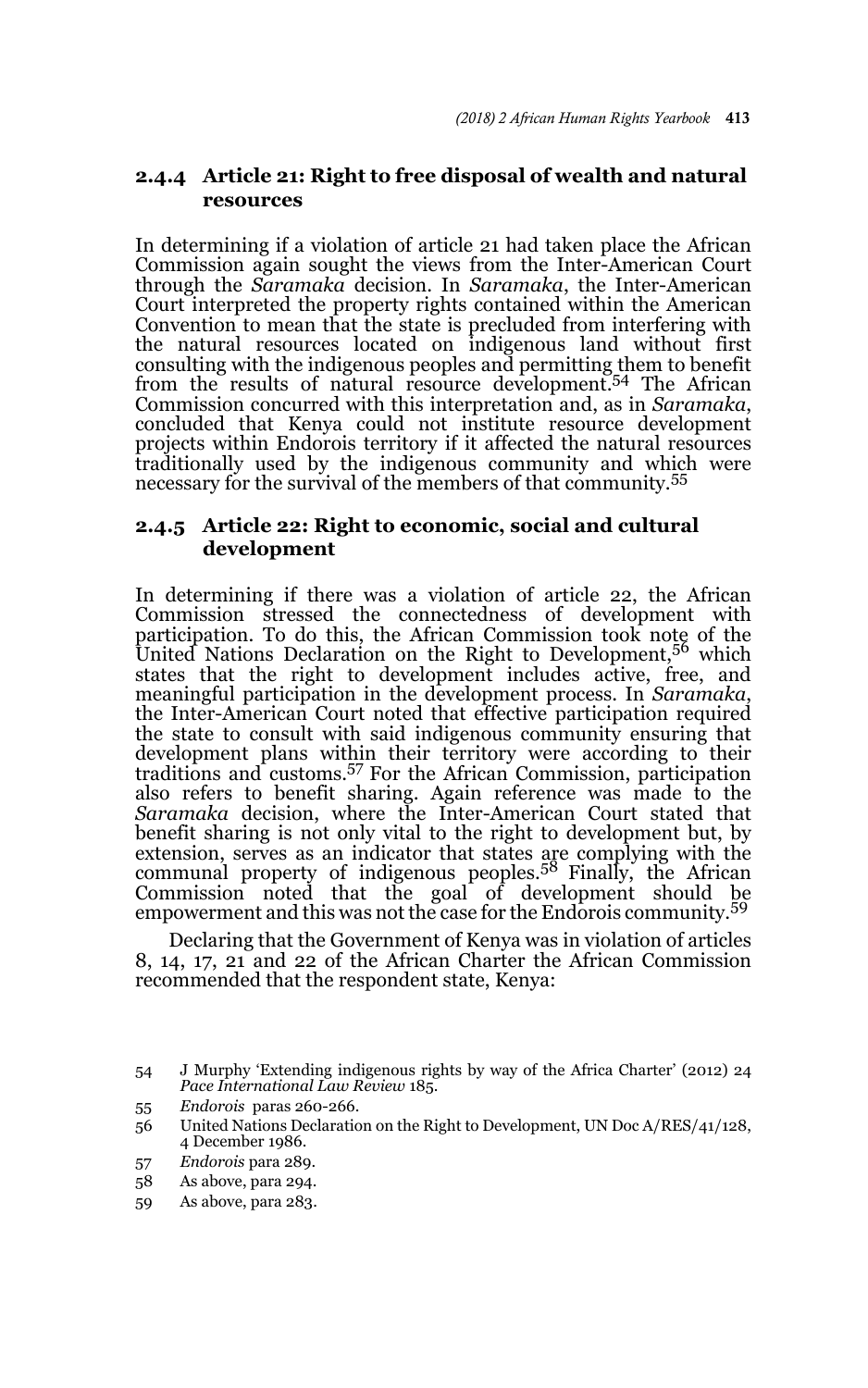- (a) Recognise rights of ownership to the Endorois and restitute Endorois ancestral land.
- (b) Ensure that the Endorois community has unrestricted access to Lake Bogoria and surrounding sites for religious and cultural rites and for grazing their cattle.
- (c) Pay adequate compensation to the community for all the loss suffered.
- (d) Pay royalties to the Endorois from existing economic activities and ensure that they benefit from employment possibilities within the reserve.
- (e) Grant registration to the Endorois Welfare Committee.
- (f) Engage in dialogue with the Complainants for the effective implementation of these recommendations.
- (g) Report on the implementation of these recommendations within three months from the date of notification.

#### **2.5 The 'aftermath' of the** *Endorois* **decision**

Following the decision of the African Commission the government of Kenya welcomed the decision and promised to begin the implementation of the recommendations.<sup>60</sup> James Orengo, Minister of Lands at the time of the ruling, went even further when he stated that the government had no option but to implement the recommendations proposed by the African Commission and claimed that he would be drafting a memorandum for the Cabinet in the coming weeks to ensure that implementation would take place. $61$  In addition, at the African Commission's November 2010 session, the Kenyan delegation continued its commitment to implement the recommendations.<sup>62</sup>

 As stated in the recommendations above, three months after the issuance of the African Commission's ruling the government was requested to submit a report of the implementation of the recommendations. Unfortunately, the report failed to arrive. In January 2011, during a sitting of the Kenyan National Assembly, Member of Parliament Ekwe Ethuro directly challenged the efforts the Minister of Lands James Orengo was making to implement the decision using a Private Notice to question what steps the Minister had taken to comply with the ruling.<sup>63</sup> The Minister refused to provide any information, insisting that the Commission's findings had no official status and that he had yet to receive a sealed copy of the decision without which he would not be able to take any action towards<br>implementation.<sup>64</sup> Despite a sealed copy being delivered to the Minister the government of Kenya continued its pattern of inaction towards implementation, going so far as to begin the process of having Lake Bogoria proclaimed as a UNESCO heritage site without consulting

- 62 Viljoen (n 14) 380.
- 63 Kenyan National Assembly Official Record, Hansard, 18 January 2011, 17-22.
- 64 Ibid.

<sup>60</sup> Alex Kiprotich 'Will State respect community's land rights?' https:// www.standard media.co.ke/article/2000006073/will-state-respect-communitys-land-rights?search text=Endorois&searchbutton=SEARCH (accessed 10 August 2018).

<sup>61</sup> As above.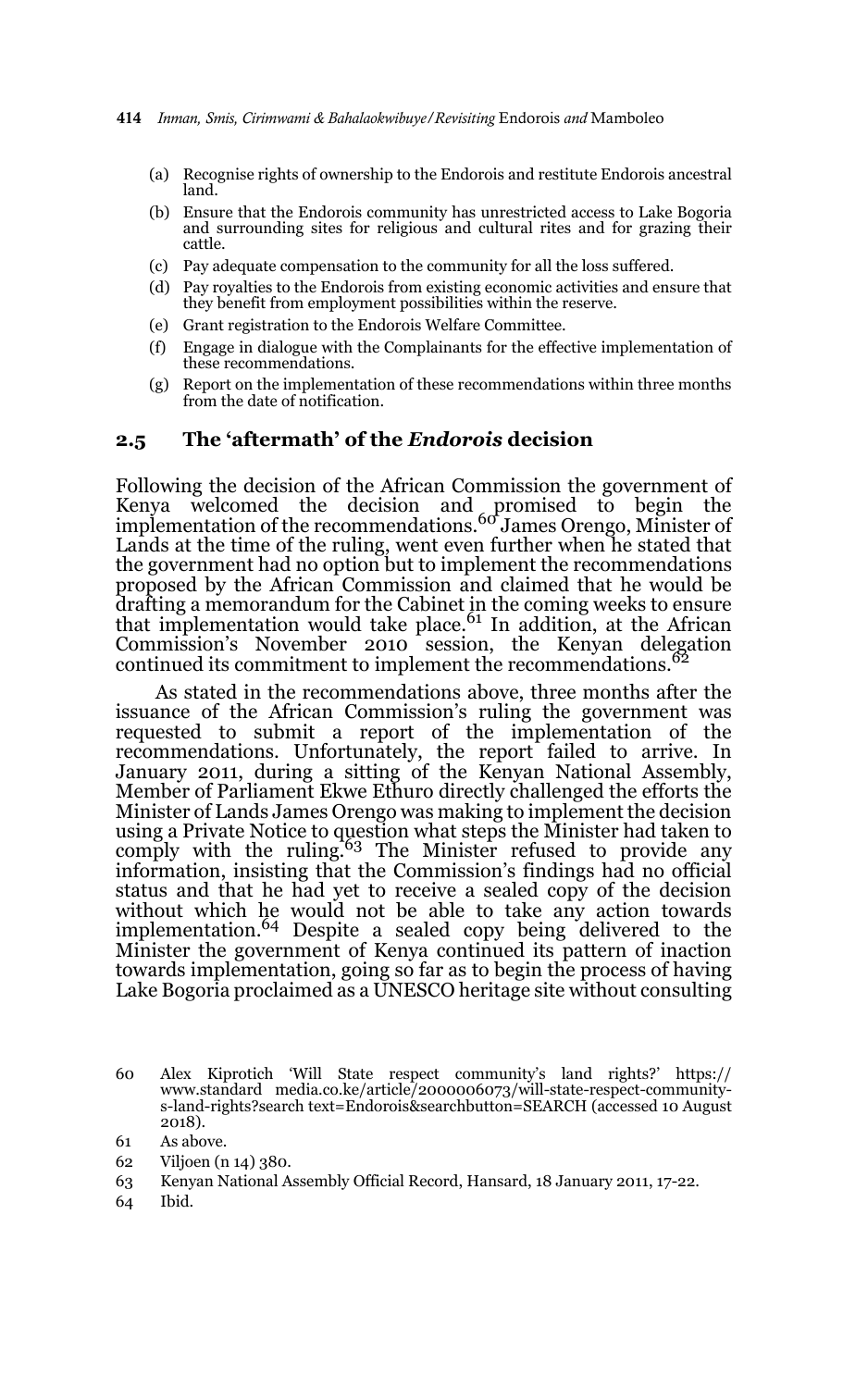the Endorois community.65 Unfortunately, at the time of this writing, there is no publicly available information indicating that the process of domestic implementation has been set in motion as the government continues to insist upon the complexity of the restoration process.<sup>66</sup>

Perhaps on a more positive note, the African Commission has made many attempts to follow-up on this particular individual communication. At the 50th Ordinary Session of the African Commission, which took place from 24 October to 5 November 2011, the Working Group on Indigenous Populations/Communities (Working Group) submitted a report on their research and information visit to Kenya where the Minister of Justice indicated that the government was keen to implement the recommendations of the African Commission and 'hoped that Kenya will indeed honour its international obligations and set the standard for the rest of the continent to follow in this regard'.<sup>67</sup>

After failing to follow through on such commitments, the African Commission took the rare step of holding an implementation hearing in light of Kenya's continued non-compliance with the decision.<sup>68</sup> The aim of the hearing, which took place in April 2013, was to discuss the implementation of the African Commission's recommendations with the state concerned and interested parties. At this oral hearing the government of Kenya pledged to submit an interim report within 90 days, and a comprehensive report, which should include a roadmap with a timeline and commitments for implementation, at the 54th Ordinary Session of the African Commission, which was to be held on 22 October to  $5$  November 2013.<sup>69</sup> Unfortunately, the Kenyan Government did not comply with its pledge, resulting in the African Commission issuing a country-specific resolution that called on the government of Kenya to 'inform the Commission of the measures proposed to implement the *Endorois* decision, and more particularly, the concrete steps taken to engage all the players and stakeholders, including the victims, with a view to giving full effect to the decision'; and, to 'immediately transmit to the Commission, a comprehensive

- 65 Viljoen (n 14) 380.
- 66 As above. Viljoen has also noted that political context of Kenya during the preand post-*Endorois* period cannot be discounted. In 2002, the National Rainbow Coalition defeated the Kenya National Union, which had been in power since independence in 1963. The new government did not immediately cooperate with African Commission during the consideration of the merits and admissibility of the *Endorois* matter. Despite participation efforts beginning in May 2006, the election of 2007, and the post-election violence of 2008, resulted in a new coalition government of political rivals, with different and opposing partners holding portfolios that are integral to the implementation of the *Endorois* decision, perhaps undermining the efforts of the Minister for Lands. See Viljoen (n 14 above) 384-385.
- 67 Working Group on Indigenous Populations/Communities 'Report of the African Commission's Working Group on Indigenous Populations/Communities, Research and Information Visit to Kenya (1-19 March 2010)' http://www.achpr. org/files/sessions/50th/mission-reports/indigenous-2010-kenya/misrep\_spec mec\_indig\_kenya\_2010\_ eng.pdf (accessed on 10 August 2018) 45
- 68 Murray, Long, Ayeni and Somé (n 17 above) 123.
- 69 As above.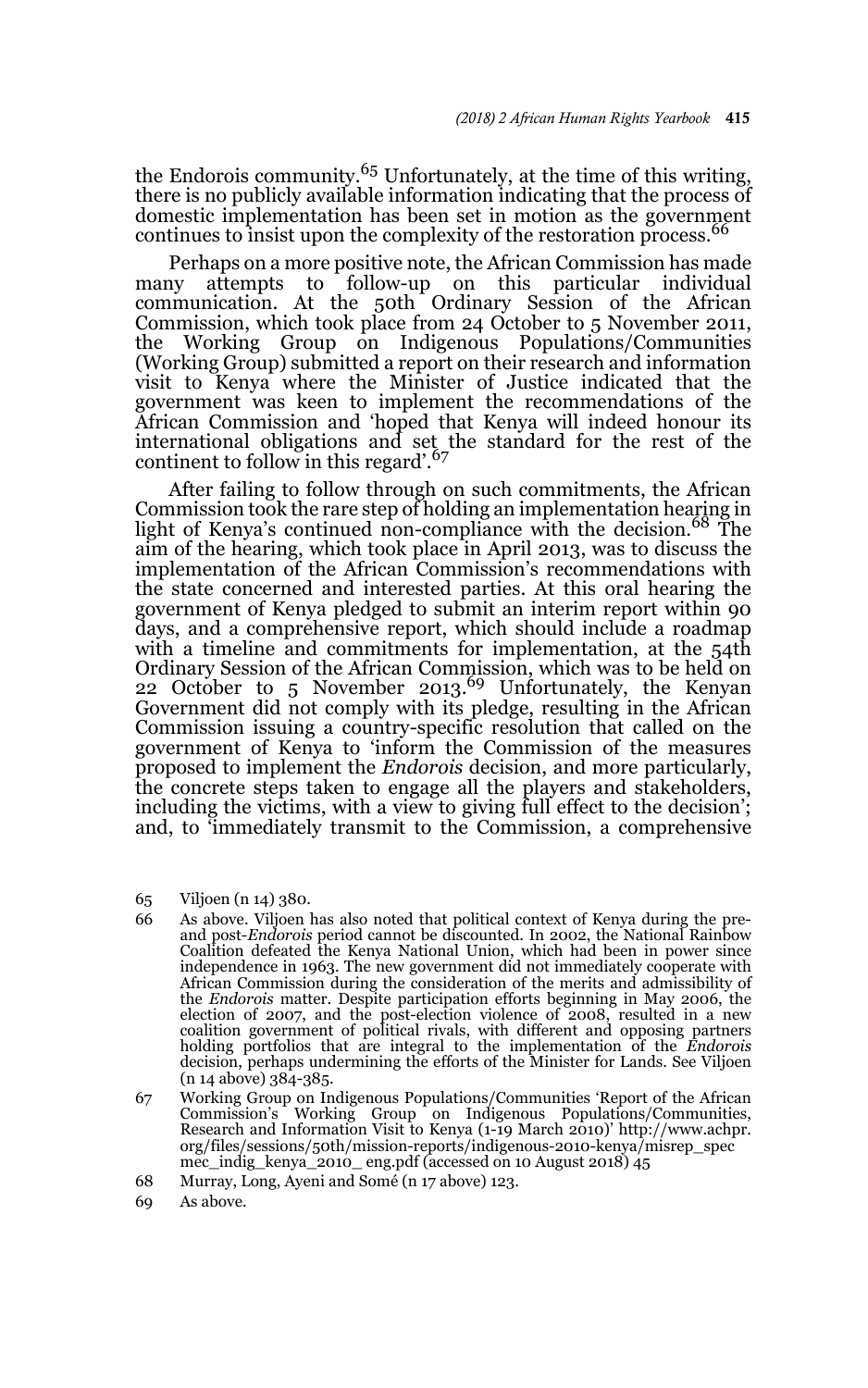report, including a roadmap for implementation as pledged during the oral hearing at the 53rd Ordinary Session of the Commission'.<sup>70</sup>

In conjunction with these efforts of the African Commission, its Working Group organised a workshop on the status on the implementation of the *Endorois* decision. The objective of the workshop was to bring the government together with civil society representatives in an effort to commence a dialogue and to collectively work on the aforementioned roadmap. Despite the workshop being attended by 19 members of the Endorois community, 19 members of Kenyan organisations, and 7 international representatives, not a single delegate from the Kenyan government was present.<sup>71</sup>

In addition to the efforts of the African Commission and the Working Group, the involvement of civil society organisations has also been crucial in the implementation efforts. The Endorois Welfare Council, the Centre for Minority Rights Development (Kenya), Minority Rights Group International, and ESCR-Net have used international mobilisation and advocacy campaigns to raise awareness about the *Endorois* case and the need for implementation.72 Such efforts eventually led to the exploitation of opportunities that are available at the international level for indigenous peoples to have their issues heard, namely at the United Nations Permanent Forum on Indigenous Peoples and through the Universal Periodic Review process, where Kenya was called upon to 'implement the recommendations and decisions of its own judicial decisions of its own judicial institutions and of the African Commission, particularly those relating to the rights of indigenous peoples'.<sup>73</sup>

The Kenyan government finally took a positive step towards implementation in September 2014, when a Task Force on the Implementation of the Endorois Decision (Task Force) was created.<sup>74</sup> However, the Task Force, as it has been construed, gives rise to some concern. First, the Endorois community has no representation on the Task Force, nor is there a requirement for consultation with the Endorois community. Second, the Task Force was created to study the decision and to provide guidance on the political, security, economic, and environmental impact of the implementation of the decision. In fact, such criticisms levelled against the Task Force has also been reiterated at the international level, with the UN Committee on the

<sup>70</sup> Resolution Calling on the Republic of Kenya to Implement the Endorois Decision, adopted during the  $54<sup>th</sup>$  ordinary session held 22 October – 5 November 2013 http://www.achpr.org/sessions/54th/resolutions/257/ (accessed 1 August 2018).

<sup>71</sup> Final Communiqué of the Workshop on the Status of the Implementation of the Endorois Decision of the African Commission on Human and Peoples' Rights http://www.achpr.org/news/2013/10/d96 (accessed 29 July 2018).

<sup>72</sup> Viljoen (n 14) 382-383.

<sup>73</sup> Report of the Working Group of the UPR: Kenya, UN Doc A/HRC/15/8, 15 June 2010, para 101.114.

<sup>74</sup> See 'Endorois task force formed' *The Daily Nation* https://www.nation.co.ke/ news/Endorois-Task-Force-President-Uhuru-Kenyatta/-/1056/2466646/-/hm3 ara/-/index. html (accessed on 17 July 2018). For the Government Notice see here https://www.escr-net.org/sites/default/files/Government%20Task%20Force% 20(Gazette%20Notice).pdf (accessed 7 July 2018).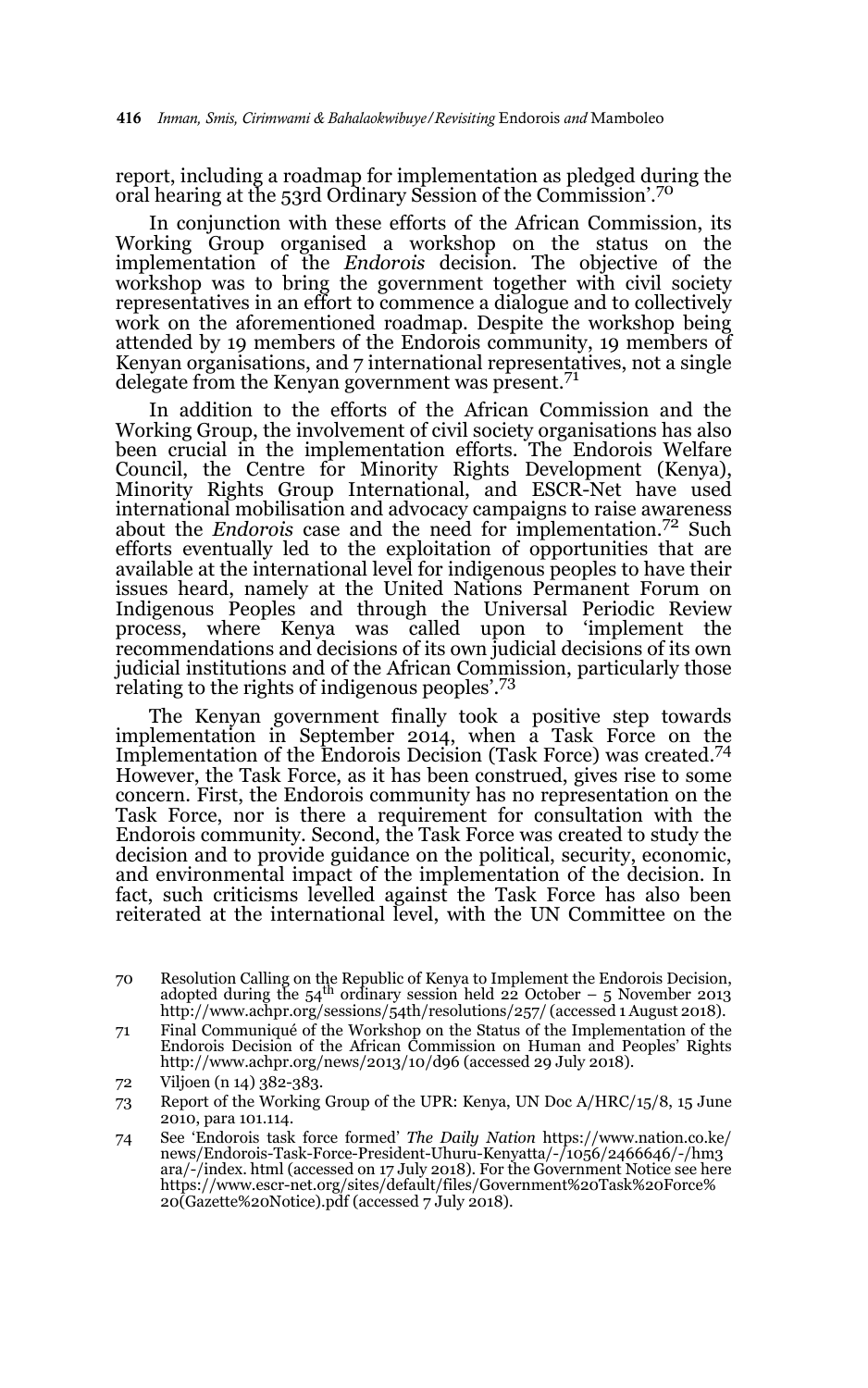Economic, Social and Cultural Rights, in their concluding observations for Kenya stating as follows:

The Committee is concerned that the implementation of the decision of the African Commission on Human and Peoples' Rights (276/2003) relating to the Endorois has been long delayed, despite acceptance of the decision of the Commission. While noting the establishment of the Task Force on the implementation of the decision of the African Commission on Human and Peoples' Rights contained in communication No.276/2003, the Committee regrets that the Endorois are not represented on the Task Force and they have not been sufficiently consulted in the work of the Task Force (art.  $1(2)$ ).<sup>75</sup>

As of the time of this writing, the Task Force has met a number times, including with the civil society organisations that assisted in bringing the case forward to the African Commission, but little noticeable progress towards implementation has been made.<sup>76</sup>

### **2.6 Indirect implementation?**

Despite Kenya's failure to implement the *Endorois* decision it is important to note that a number of the issues enumerated as violations against the Endorois could be addressed under the 2010 Constitution.<sup>77</sup> Although it is beyond the scope of this article to fully examine possible positive effects the 2010 Constitution could have on indigenous peoples' rights in Kenya some key provisions deserve special mention.

In terms of the right to freely practice one's religion, the 2010 Constitution provides for the right to manifest any religion or belief through worship, practice, teaching, or observance and prohibits any form of restriction or denied access to any institution or facility because of one's belief or religion.<sup>78</sup> The right to take part in cultural life has received renewed prominence in the 2010 Constitution with article 11 identifying culture as the foundation of the nation and as the cumulative civilization of the Kenyan people and nation. The 2010 Constitution also mentions the need to advance the rights of minorities and vulnerable groups while organs of the state and public officers are obliged to address the needs of minority or marginalised communities.79 In terms of land rights, the 2010 Constitution provides for compensation to persons when land is compulsorily acquired by the government<sup>80</sup> and provides the right for equality and freedom from  $\frac{81}{100}$  Moreover, the newly adopted Land Act<sup>82</sup> regulates compulsory land acquisition but when acquisition fails or ceases there

<sup>75</sup> Concluding Observations (Kenya), UN ESCR Committee (4 March 2016), UN Doc E/C.12/KEN/CO/2-5, para 15.

<sup>76</sup> Viljoen (n 14) 386.

<sup>77</sup> Constitution of Kenya 2010 http://www.kenyalaw.org/lex/actview.xql?actid= Const2010 (accessed on 8 July 2018).

<sup>78</sup> As above, art 8.

<sup>79</sup> As above, arts 21(3) and 56.

<sup>80</sup> As above, art 40.

<sup>81</sup> As above, art 27.

<sup>82</sup> Land Act 2012 http://www.kenyalaw.org/lex//actview.xql?actid=No.%206% 20of% 202012 (accessed 8 July 2018), s107-110.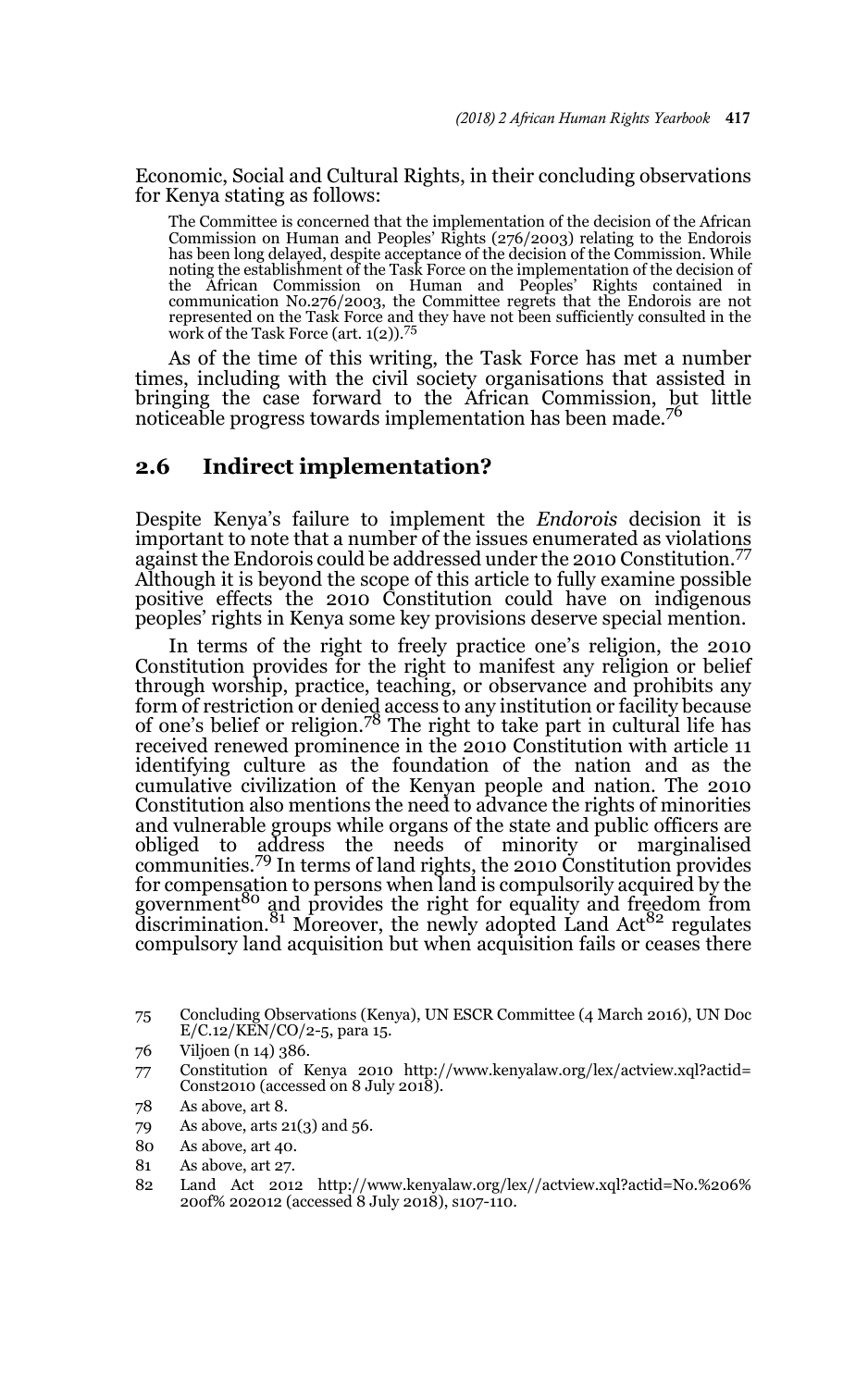is the possibility for the original owners or their successors pre-emptive<br>rights to reacquire the land.<sup>83</sup> Furthermore, in Kenya's Combined Periodic Report,<sup>84</sup> covering 2008-2014, submitted to the African Commission, a number of recently introduced legislative measures represent evolving protective policies as it concerns land rights: First, there is the national Land Commission Act, which manages public land,<br>there is the national Land Commission Act, which manages public land, initiates investigations into present or historical land injustices. Second, there is the Environmental Management and Coordination Act, which requires an environmental impact assessment to be completed before commencing development projects.<sup>86</sup> Third, there is the Truth, Justice and Reconciliation Act, which establishes a commission to deal with historical land injustices.87 Finally, there is the Community Land Bill, which is designed to protect group rights and<br>vulnerable communities.<sup>88</sup> Even more aspirational, included within the 2010 Constitution is a Bill of Rights that not only provides standalone economic, social and cultural rights but also specific economic, social and cultural rights for minorities and marginalised communities, and group rights, applicable to communities rather than<br>individuals.<sup>89</sup>

## **3 THE** *MAMBOLEO* **DECISION**

## **3.1 Background**

On 23 April 2013 the African Commission issued its ruling in *Mamboleo*. More than half a decade since the decision, the *Mamboleo* case remains notable for the complex set of administrative and judicial procedures Mamboleo had to follow in the hope of seeing the African Commission's ruling being implemented at the domestic level. Two opposing views have interacted in this saga. One the one hand, the Minister of Justice acknowledged the legally binding nature of the African Commission's ruling and concluded that it is legally enforceable. On the other hand, the Commercial Tribunal, seized by Mamboleo to enforce the implementation of the Commission's ruling, reached a different conclusion. It considered that, by its nature, decisions of the African Commission are not subject to compulsory enforcement proceedings because they are simply recommendations and are therefore not binding.

- 84 Republic of Kenya 'Combined 8th 11th Periodic Report on the African Charter on Human and Peoples' Rights, November 2014' http://www.achpr.org/files/ sessions/57th/state-reports/8th-11th-2008-2014/kenya state report eng.pdf (accessed 15 July 2018).
- 85 As above, para 105.
- 86 As above, para 106.
- 87 As above, para 107.
- 88 As above.
- 89 Constitution 2010 (n 77) paras 19-60.

<sup>83</sup> As above, s110(2).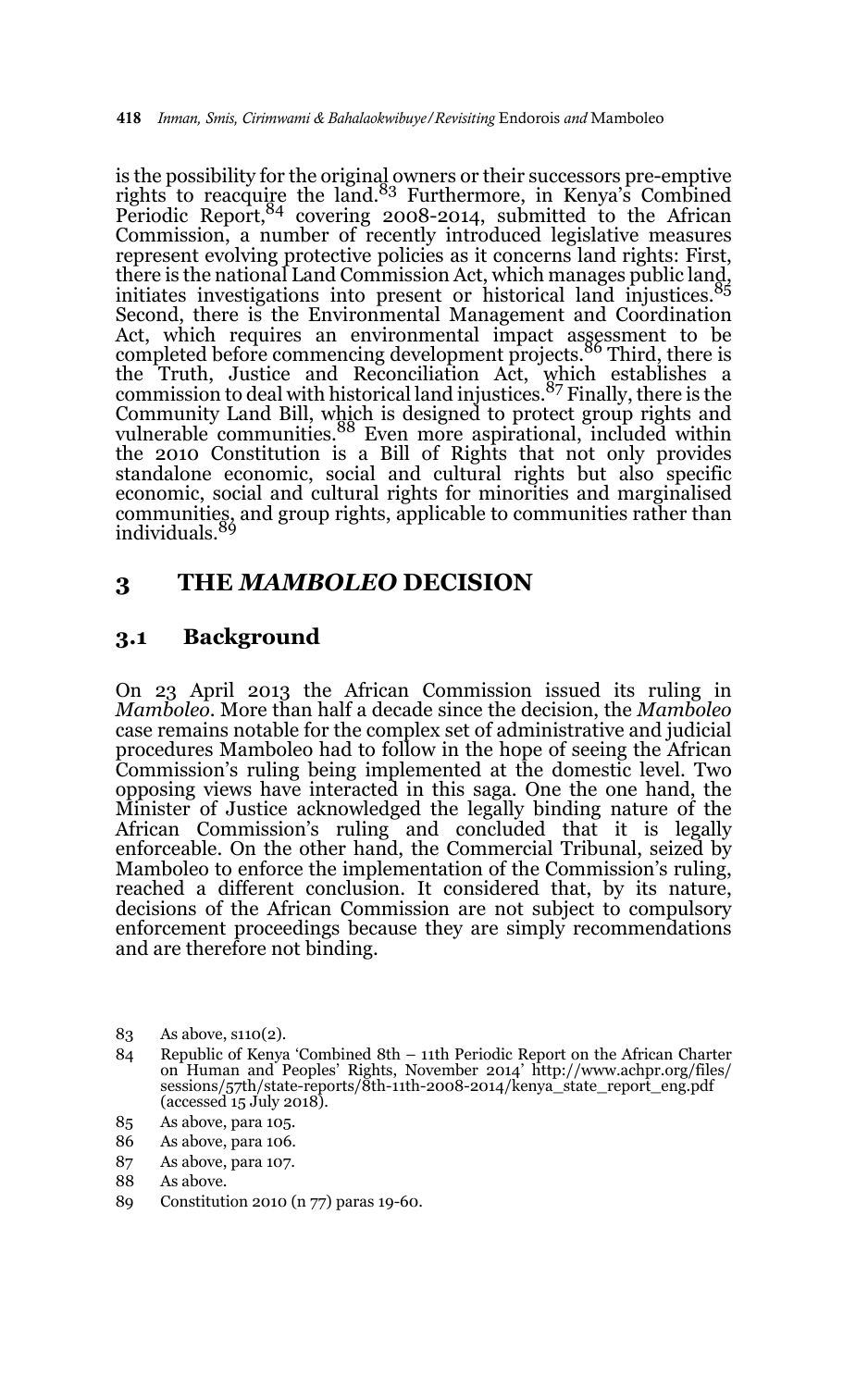#### **3.2 Summary of facts**

The primary element of this case is the non-payment of lawyers' fees. As a lawyer Mamboleo rendered legal services to his client, Pharmakina SA (Pharmakina), a pharmaceutical engineering company based in Bukavu, a city located in the eastern part of the Democratic Republic of the Congo (DRC). Legal services offered by Mamboleo were related to the 1973 nationalization of cinchona plantations by the then Zaïrian state. Taking into account the precarious political situation at that time, Pharmakina promised to pay extra legal fees or, alternatively, substantially increase the monthly fees previously agreed upon under a contract dated 16 December 1978. Failing to pay the extra fees as agreed, Pharmakina doubled the monthly fees when amending the contract in November 1982. However, with the change of the company management a few years later, Pharmakina stopped paying the agreed upon legal fees. That breach of contract was the cause for referring the matter for arbitration before the National Bar Council, which, on 1 Āpril<br>1998, rendered an arbitral award<sup>90</sup> that required Pharmakina to pay the sum of 500 000 US dollars to Mamboleo. Unhappy with this decision, Pharmakina initiated proceedings before the Administrative Chamber of the Supreme Court of the DRC, which annulled the award in April 2000.<sup>91</sup> This annulment was pronounced despite the lack of jurisdiction of the aforementioned Administrative Chamber of the Supreme Court.<sup>92</sup> Moreover, the Chamber refused to defer the matter in order to permit Mamboleo to retrieve his case files, which were, at the time, in Bukavu and were difficult to procure because of the ongoing war that resulted in the Eastern DRC being controlled by rebel forces supported by neighbouring Rwanda.

Not satisfied by this decision, the President of the National Bar Association instituted third-party proceedings on behalf of Mamboleo before the same Administrative Chamber of the Supreme Court in order to obtain the withdrawal of its judgment of 17 April 2000. On the date of the referral of the case to the Commission on 20 April 2005, almost four years after the appeal was filed, the Congolese Supreme Court had still not made any ruling on the matter. Having no additional remedies under the Congolese judicial system, Mamboleo brought the matter before the African Commission by virtue of article 55 of the African Charter.

<sup>90</sup> National Bar Council, Arbitral Award No 98/CNO/LH/006 (1 April 1998) (on file with authors).

<sup>91</sup> Administrative Chamber of the Supreme Court, Judgment No. 444/445/452 (17 April 2000) (on file with authors).

<sup>92</sup> See Rule 16(5) of the Framework Rules of Procedure of Congolese Bar Associations, in conjunction with article 81 of the Organic Law on Bar Associations, referring to the National Bar Council as an arbitration tribunal. Therefore, according to Congolese law, its awards can only be set aside by civil rather than administrative courts.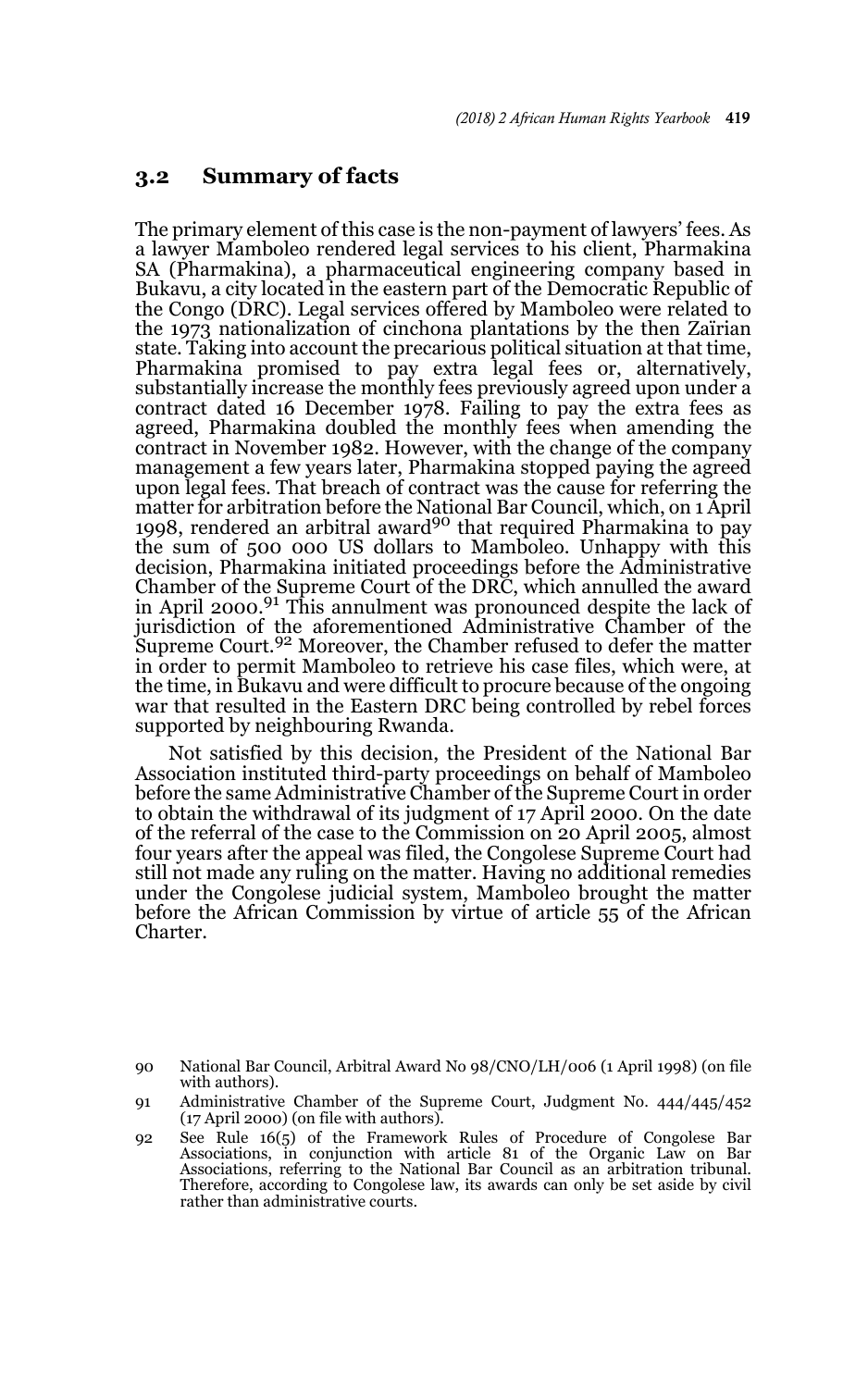420 *Inman, Smis, Cirimwami & Bahalaokwibuye/Revisiting* Endorois *and* Mamboleo

## **3.3 Claims made before the African Commission**

Before the African Commission Mamboleo contended that the DRC had violated articles 3 and  $7(1)(a)$  and (c) of the African Charter and therefore asked the Commission to declare null and void Judgment No. RA444/445/452 of 17 April 2000 by which the Supreme Court annulled the arbitral award. He also requested the Commission to grant him a fair amount in compensation for having been deprived of the enjoyment of his rights to US dollars 500.000, which was awarded to him by the National Bar Council. Finally, Mamboleo asked the African Commission to recognize the legal obligation of Pharmakina to comply with the Arbitral Award issued by the National Bar Council.

The DRC argued that the Commission should consider the complaint unfounded and that the case be dismissed accordingly.93 The respondent derided Mamboleo for challenging a decision issued by the Administrative Chamber of the Supreme Court without producing a copy of that decision, thereby not allowing the state to make an informed assessment of the objective or subjective motivation of the court being called into question. The DRC therefore argued that as Mamboleo was unable to produce a copy of that decision, the African Commission must dismiss his claim as unfounded since this situation raises serious doubts as to the alleged violation of the rights of the applicant.

### **3.4 Decision of the African Commission**

In its decision, the African Commission found that the DRC had violated the rights protected under articles 3, 7(1)(a) and 7(1)(c) of the<br>African Charter.<sup>94</sup> The Commission noted that under DRC law in force at the time when the Commission was seized of the matter, the Administrative Chamber of the Supreme Court did not have jurisdiction to entertain an action for annulment of the decision previously rendered in favour of the applicant by a body recognized by law as having civil jurisdiction to hear that dispute in the last resort.<sup>95</sup> The legal reasoning of the Commission on this matter is that while state parties have a discretion as to the choice of using means peculiar to their judicial system to meet the requirements of article 7 of the African Charter, compliance with this provision is determined in the light of the objectives of the Charter, namely taking all appropriate measures to

- 93 See *Mamboleo* paras 89-94.
- 94 As above, paras 95-131.

95 As above, para 109 states:

the Commission notes that Congolese law, jurisprudence and doctrine enshrine the civil nature of the dispute between the Complainant and his former client, Pharmakina Company. Such a civil nature is confirmed by the private status of Pharmakina, a public limited company (PLC), involved in a dispute with an individual, in this case the Complainant.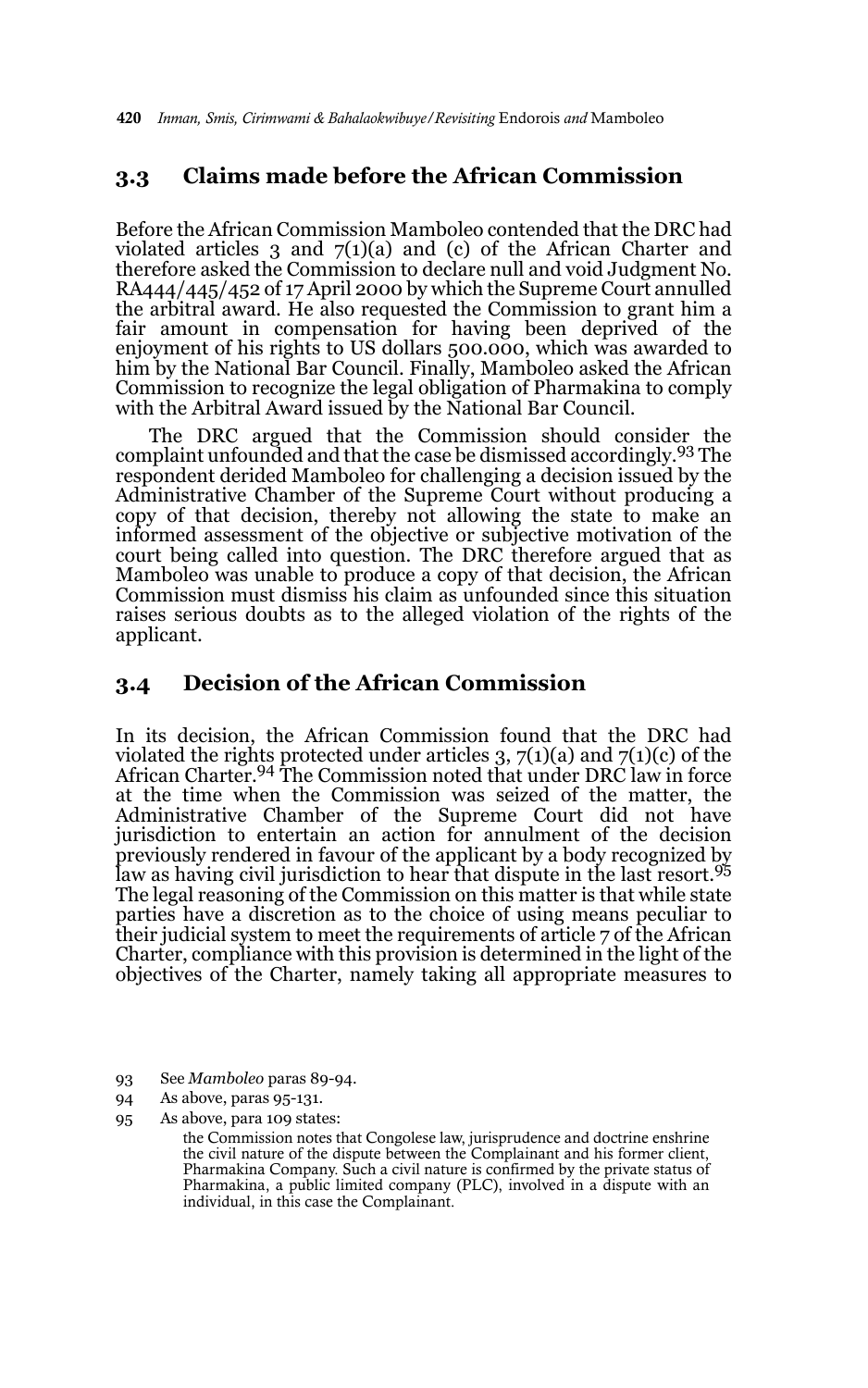ensure that justice is delivered by a *competent*, independent and impartial court or tribunal.<sup>96</sup>

Having found that the rights protected under the aforementioned articles have been violated, the Commission responded to the applicant's allegations. It remained committed to the fundamental principle of compensation on the basis that the series of rights guaranteed by the African Charter would be an empty proclamation if it was not backed by the guarantee of a right to restitution or compensation in the event of violation.97 Declaring that the DRC has violated the provisions of articles 3,  $7(1)(a)$  and  $7(1)(c)$  of the African Charter, the Commission:

- a) Urges the Democratic Republic of Congo to recognize or cause to be recognized the Complainant's right to claim against Pharmakina in respect of the latter's legal obligation to comply with Arbitral Award No. 98/CNO/LH/006 of 1 April 1998, issued by the National Bar Council of the DRC, which grants the Complainant the sum of 500,000 (five hundred thousand) U.S. Dollars as fees owed to him for services rendered to Pharmakina Company.
- b) Requests the Democratic Republic of Congo to take or cause to be taken the necessary measures aimed at granting the Complainant a fair compensation as damages for harm arising from the prolonged non-enforcement of the decision. The amount of the compensation will be determined in accordance with Congolese law.
- c) Also requests the Democratic Republic of Congo to grant the Complainant compensation for the costs of the procedure which will also be determined in accordance with Congolese law.
- d) Lastly, requests the Democratic Republic of Congo to report in writing within one hundred and eighty (180) days of being informed of this decision, all measures that it has taken to implement these recommendations.

## **3.5 The 'aftermath' of the** *Mamboleo* **decision**

After the ruling of the Commission had been issued, Mamboleo embarked on a tumultuous journey through administrative and judicial procedures hoping to see the African Commission's decision being implemented domestically. Two procedures were activated for this purpose: a referral to the government through the Minister of Justice; and a referral to the Commercial Tribunal of Bukavu.

## **3.5.1 Referral to the Governmental authority**

Two years after the Commission issued its ruling, Mamboleo requested the DRC government to give effect to the decision of the African Commission through a letter addressed to the Minister of Justice, Guardian of Seals and Human Rights (Minister of Justice) on 20 July

- 96 As above, para 115.
- 97 As above, para 133.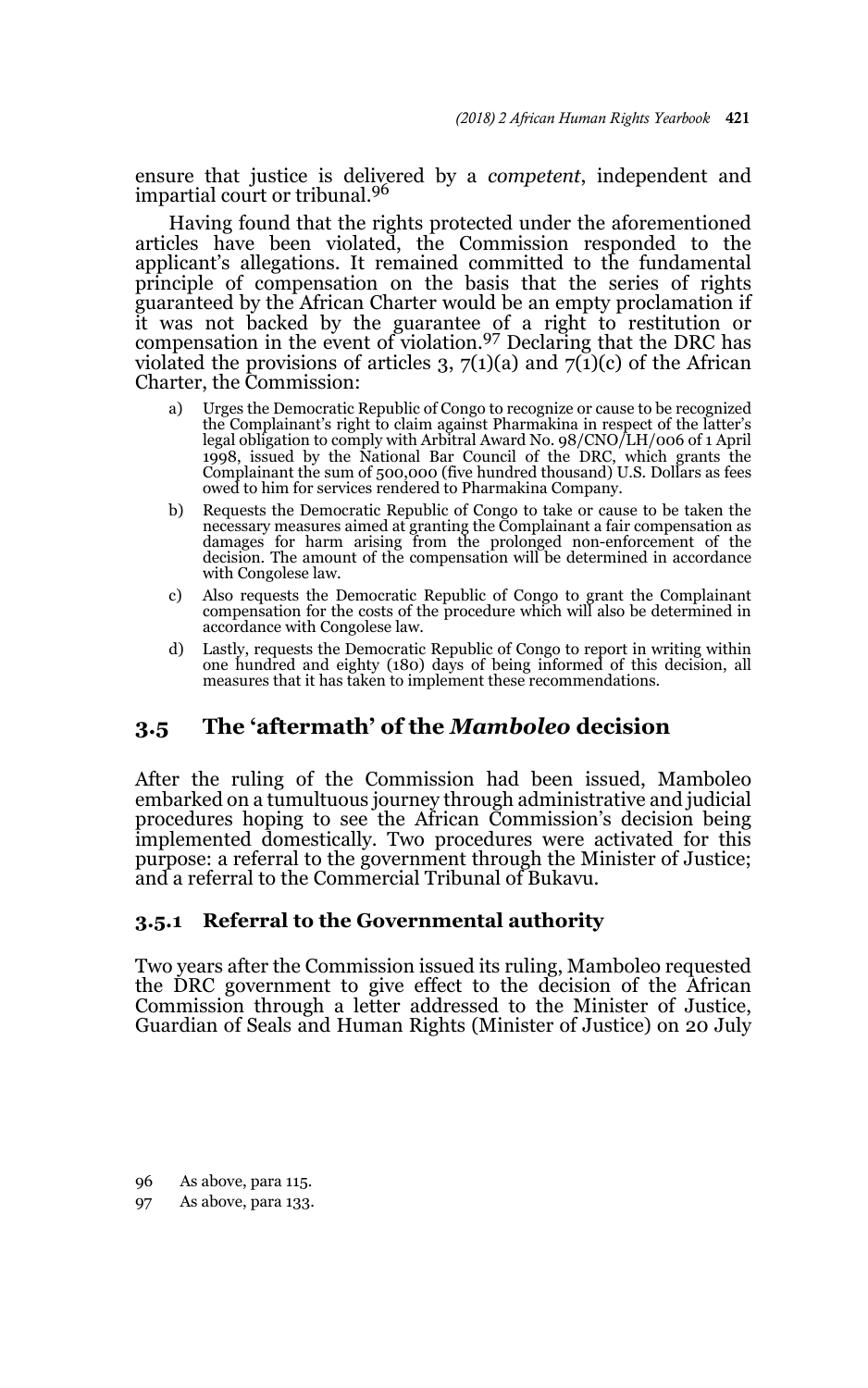2015.98 Shortly thereafter, on 31 July 2015, the Minister of Justice responded to Mamboleo's request through an official letter addressed to Pharmakina.99 In this letter the Minister of Justice stated that, in accordance with the Constitution and the laws of the DRC, the African Commission's decision in the *Mamboleo* case takes pre-eminence over any judgment or decision pronounced by an internal national tribunal or court.<sup>100</sup> Accordingly, the Minister ordered Pharmakina to reach an agreement with Mamboleo within a reasonable time in order to pay all fees which have been recognized by the African Commission, otherwise Pharmakina would be subject to enforcement measures.<sup>101</sup> In other words, the view of the DRC government is that the decision of the African Commission is legally binding with the consequence that the DRC is not permitted to disregard a ruling of the African Commission. However, to complicate issues, in a letter dated 25 September 2015, the Minister of National Economy (Minister of Economy) contradicted the Minister of Justice by stating that

the Arbitral Award was annulled by the judgment RA 444/445/452 issued by the Supreme Court of Justice and that its execution may jeopardize the proper functioning of PHARMAKINA, which was not called upon to present its defense before the African Commission on Human and Peoples' Rights, whose recommendation nevertheless touches on its interests.<sup>102</sup>

While not having the competence to make pronouncements on the implementation of the African Commission's decision, and instead basing his reasoning on more economic grounds meant to preserve the company from the financial risks, the ministerial correspondence nonetheless created confusion and obstructed the implementation of the African Commission's recommendations.

- 98 Under the Congolese law in force at that time, article 1(B) of Ordinance n° 15/015 of 21 March 2015 gives the Ministry of Justice the power to collaborate with the Office of the High Commissioner for Human Rights, the African Commission, and with other national, regional and international institutions. It also confers to the aforementioned ministry the power to defend the interests of the DRC before international and regional human rights bodies, particularly the United Nations Human Rights Committee and the African Commission.
- 99 Letter of the Minister of Justice n°2108/BNS/115/KN/Cab/MIN/JGS/2015 on 31 July 2015 (on file with authors).
- 100 It is important to note that the Congolese constitutional law provides a legal basis for the application of international law domestically. According to article 215 of the Congolese Constitution, international (human rights) treaties are directly applicable in the DRC directly following their ratification. Article 153 provides that it becomes part of the national Congolese law without any act of implementation. However, the language of the treaty plays a decisive role with respect to the domestic enforcement of decisions of judicial or quasi-judicial bodies that the treaty establishes. Although the African Charter is directly applicable in the DRC and its citizens can directly seize the African Commission, the African Charter lacks a clear articulation of the domestic legal effect of the African Commission's decisions. This is the reason why the decisions of the African Commission face obstacles upon enforcement by private parties before domestic courts.
- 101 Translated from French : '*En vue de vous épargner une mesure d'exécution forcée de la décision de la commission, je vous invite à approcher dans le meilleur délai Maitre Mamboleo pour convenir des dispositions à prendre en vue d'une exécution amiable*'.
- 102 Letter of the Minister of Economy n° 1745/CAB/MIN/ECONAT/JCM/MMG/ BLA/2015 on 25 September 2015 (on file with authors).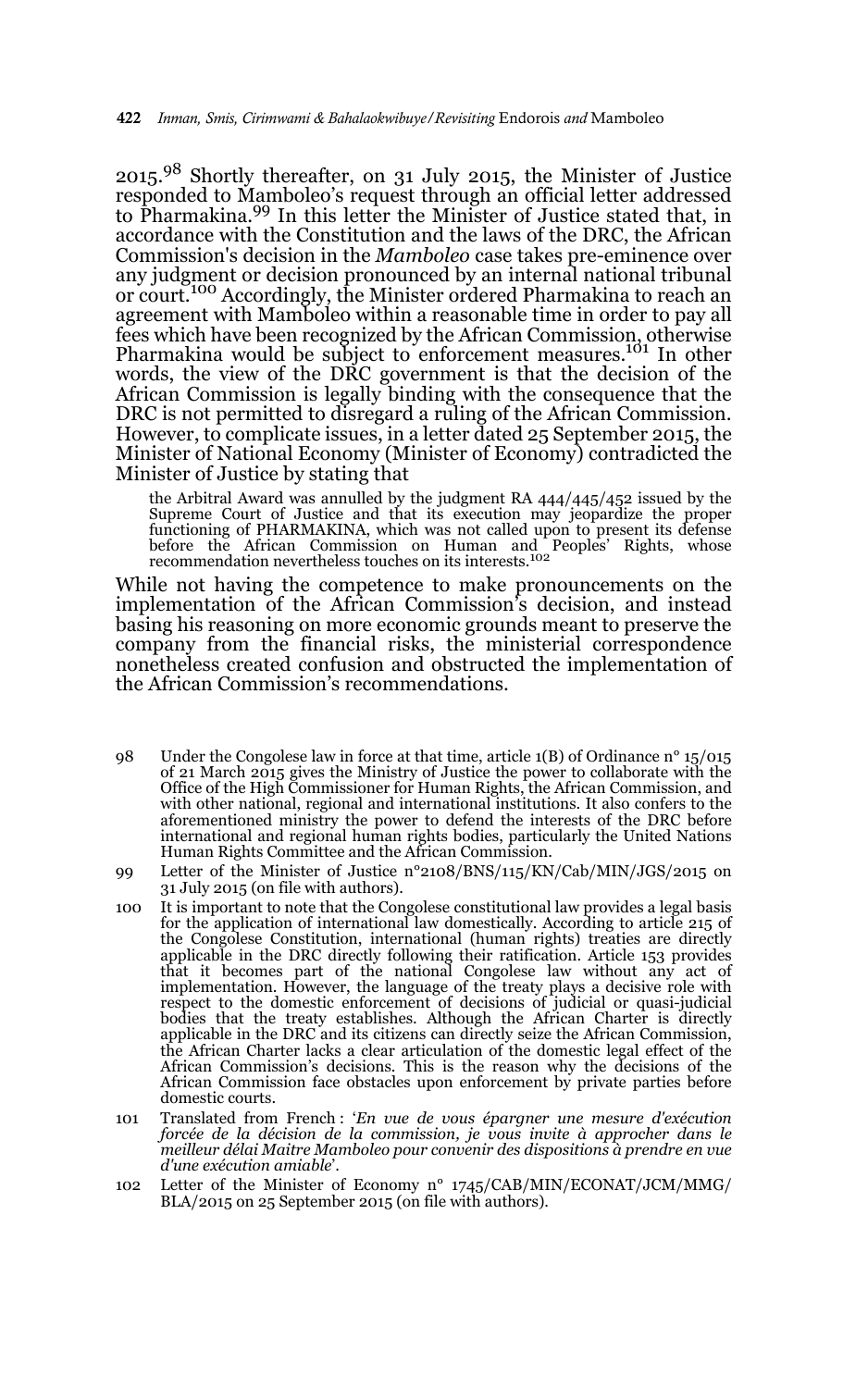#### **3.5.2 Referral to the Commercial Tribunal of Bukavu**

Despite the clear wording of the aforementioned letter by the Minister of Justice, Mamboleo did not recover his dues. Consequently, Mamboleo decided to refer the case to the Commercial Tribunal of Bukavu, where Pharmakina is headquartered, for enforcement of execution measures. The *Mamboleo* case went through two major procedures before the Commercial Tribunal: an injunction for payment,<sup>103</sup> and opposition to this injunction.<sup>104</sup>

On the basis of the Arbitral Award and the African Commission's decision, Mamboleo introduced a request, seeking to obtain from the President of the Commercial Tribunal an injunction for payment, ordering Pharmakina to pay the amount referred to in the two decisions. The total amount requested was estimated at US \$1 519 600. On 3 June 2016, the President of the Commercial Tribunal of Bukavu issued an injunction for payment<sup>105</sup> and ordered Pharmakina to pay the requested sum.<sup>106</sup> Rather than executing the injunction, Pharmakina filed an opposition on 17 June 2016,107 supported by two arguments. First, it contended that the Commercial Tribunal does not have jurisdiction over the case arguing that the claim for the payment of legal fees to a lawyer is neither a commercial act nor a mitigating act that may be included in the matters devolved to the commercial tribunals pursuant to article 17 of Law 2/2001 of 3 July 2001 relating to the organization and functioning of commercial tribunals.<sup>108</sup> Second, Pharmakina contended that an injunction for payment cannot arise from the decision of the African Commission, which, according to article 45 of the African Charter, is not a court of appeal and who could not be called upon to annul, revise or revoke decisions emanating for domestic courts. For Pharmakina, the African Commission is confined to render advisory opinions or recommendations to governments. Consequently, Pharmakina took the position that the African

- 103 Under the Congolese law, this matter is governed by Uniform Act Organizing Simplified Recovery Procedures and Measures of Execution, art 1: 'The recovery of an unquestionable debt due for immediate payment may be secured through the injunction to pay procedure'.
- 104 See Uniform Act Organizing Simplified Recovery Procedures and Measures of Execution, art 9: 'The ordinary remedy against the injunction to pay shall be an opposition which shall be brought before the competent court whose president pronounced the injunction to pay'.
- 105 Commercial Tribunal of Bukavu, Injunction for payment  $N^{\circ}$  249/2016 (3 June 2016) (on file with authors).
- 106 The effect of an injunction for payment is that, in the absence of an opposition within fifteen days from notification of the injunction, in the case of withdrawal by the debtor who filed the opposition, the creditor may request the insertion of an executory clause in the ruling. Such insertion has the effect of a decision after trial and is not be open for appeal. See Uniform Act Organizing Simplified Recovery Procedures and Measures of Execution, art 16.
- 107 Under the Congolese law, 'opposition' is the ordinary remedy against the injunction for payment.
- 108 The issue whether or not the Commercial Tribunal has jurisdiction in this matter is less relevant for issue we want to address in this contribution and will therefore not be discussed here.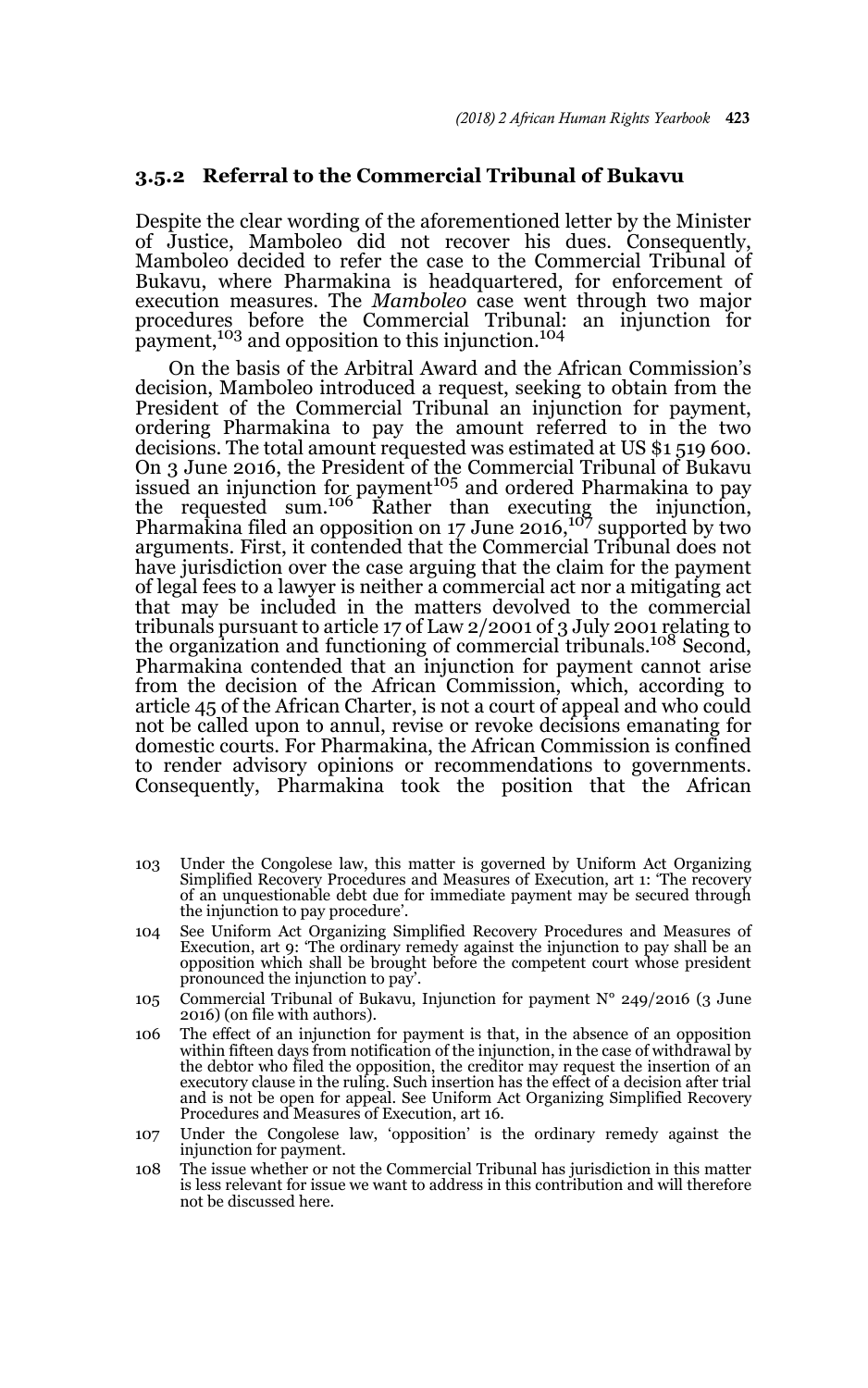Commission's decision cannot be enforced against the company as it was not party in the proceedings before the African Commission. Moreover, Pharmakina maintained that the nature of African Commission's recommendations does not have the required character to lead to an injunction for payment.109 Referring to the latter argument, the Commercial Tribunal revoked its earlier pronouncements for an injunction, with its reasoning based on the interpretation that articles 30 and 45 of the African Charter, does not give the Commission the powers of a court of cassation. The Commercial Tribunal determined that the African Commission only has the power to make recommendations to states. Therefore, according to the Commercial Tribunal, Mamboleo wrongly relied on<br>the ruling issued by Commission to recover his dues.<sup>110</sup> Unfortunately, at the time of this writing, no subsequent developments have emerged since the decision of the Commercial Tribunal.

## **4 CONCLUSION**

The analysis of how Kenya and the DRC addressed the respective cases after the African Commission had found that the state violated the African Charter shows that the implementation of the findings of the African Commission can be controversial. The problem is a legal one but politics can also affect the question of implementation.

 First, there remains the issue of the legal value attributed to the findings and recommendations of the African Commission. Are they simply recommendations or are they legally binding? In the midst of doctrinal positions defending opposing views the African Commission has developed an argument in favour of attributing binding force to its decisions. However, the African Commission has not been clear or convincing on this point with the consequence that, in practice, the argument often returns that African Commission's findings are only recommendations. There is, in other words, still a tension between the two views. The *Mamboleo* case illustrates this quite well. The DRC government and the courts advanced different positions on this point. In the *Endorois* case, on the other hand, the Kenyan government never alluded to legal value of the recommendations but seems to shirk its obligations by simply ignoring the African Commission's insistence that the recommendations be implemented. Perhaps by disregarding the recommendations of the African Commission for nearly nine years, one can easily assume that the Kenyan government questions the binding nature of the recommendations.

 Second, whether states comply with findings of the African Commission also relates to the power the African Commission has to push states to implement and comply with its findings and recommendations. The African Charter is vague on this question and

<sup>109</sup> For more details concerning the allegations of all parties, see the Commercial Tribunal of Bukavu, Judgment R.P.O 045, 32-34 (on file with authors).

<sup>110</sup> As above, 35.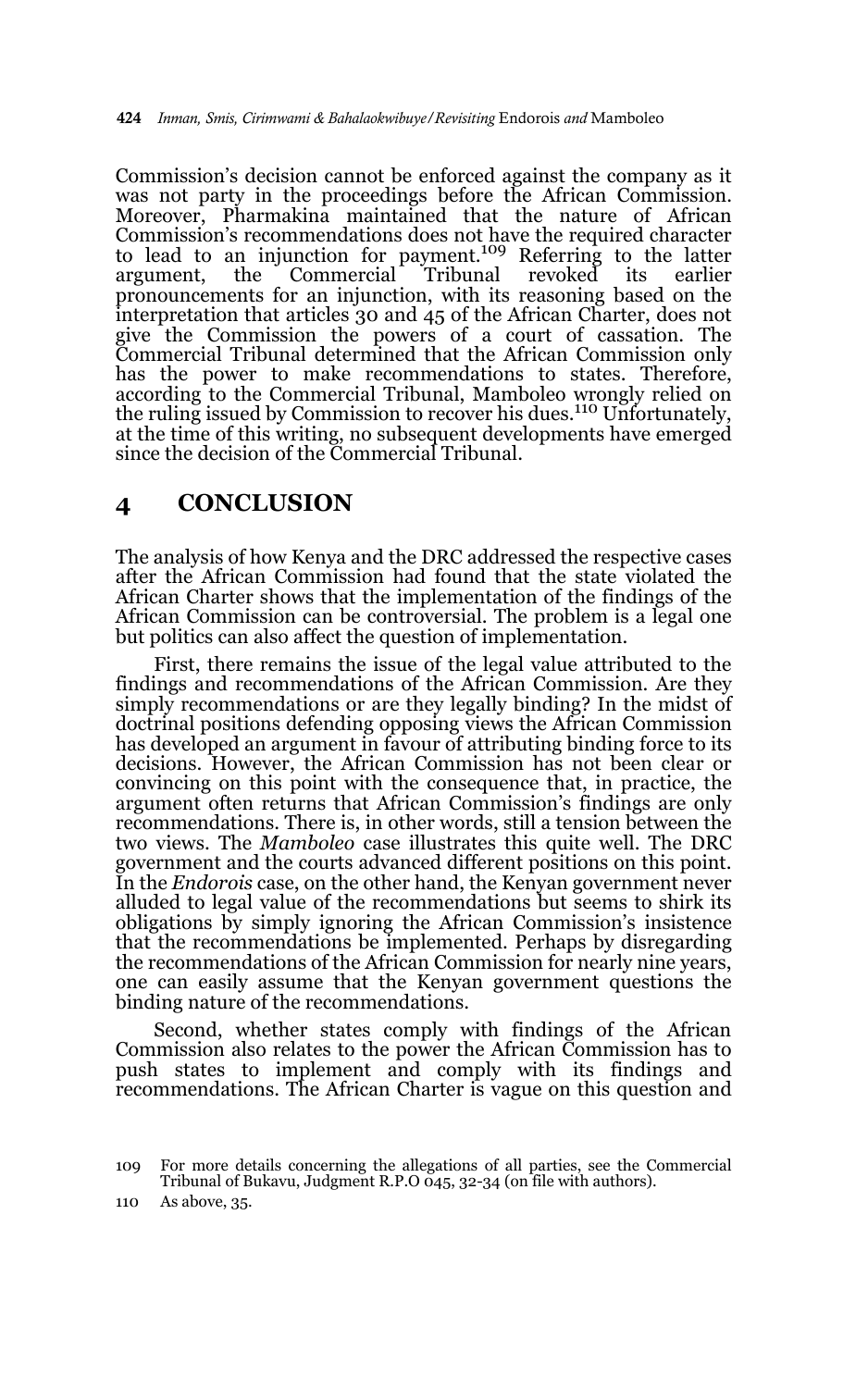the African Commission has, in Rule 112 of its Rules of Procedure, developed a process to monitor implementation and compliance but that process, to a great extent, depends on the good faith and willingness of states. The African Commission can request information and use the tactics of 'naming and shaming' that has to a certain extend led to positive effects elsewhere. However, in a context where the African Commission's work is not very well known to the larger public and states have not been very keen to put human rights issues high on their agenda, it might not be very effective. Practice has also shown that the Commission itself does not strictly follow the steps or apply the deadlines provided in Rule 112, which does not give an incentive to states to comply.

Moreover, once the findings have been published little information is publicly available to demonstrate how the African Commission and respective states interact and how the African Commission is pursuing compliance and implementation. This also negatively affects the effectiveness of naming and shaming approach mentioned above. By the end of 2018, the African Commission has had no publicly available communication with the DRC concerning implementation and, as far as the authors of this paper are aware, the DRC has not submitted the requested documentation to the African Commission detailing how the DRC has implemented the decision. In the *Endorois* case, the African Commission has gone to extraordinary lengths to request information from the Kenyan government but these requests are simply ignored or, even when the government of Kenya makes a pledge, reneged without visible consequence. One is left wondering if implementation efforts must be monitored by civil society as opposed to the African Commission. If states do not adhere to its requests, the African Commission can inform the African Union Assembly of Heads of State and Government (and Executive Council) but sadly these political organs have given scant attention to such requests. What remains is the potential application of Rule 118 of the Rules of Procedure, which gives the discretion to the African Commission to seize the African Court of Human and Peoples' Right (African Court) when a state party has not complied with its findings after the deadlines outlined in Rule 112. The African Court could then confirm the Commission's findings and attach to it the legal character of a judgment as long as the state in question has ratified or formally accepted the jurisdiction of the Court. The advantage of utilising the African Court is that the Protocol to the African Charter is unequivocal on that point and requests states to 'comply with the judgment in any case to which they are parties within the time stipulated by the Court and to guarantee its execution'.<sup>111</sup>

 Third, the legal tradition of each state party also plays a role in the sense that states whose relevant national institutions are familiar with the application of international law will probably be more inclined, compared to other states, to follow the findings of the African Commission. While there is a growing tendency in Africa to adhere to

<sup>111</sup> Protocol to the African Charter on Human and Peoples' Rights on the Establishment of an African Court on Human and Peoples' Rights, 10 June 1998 (entered into force 25 January 2004), art 30.